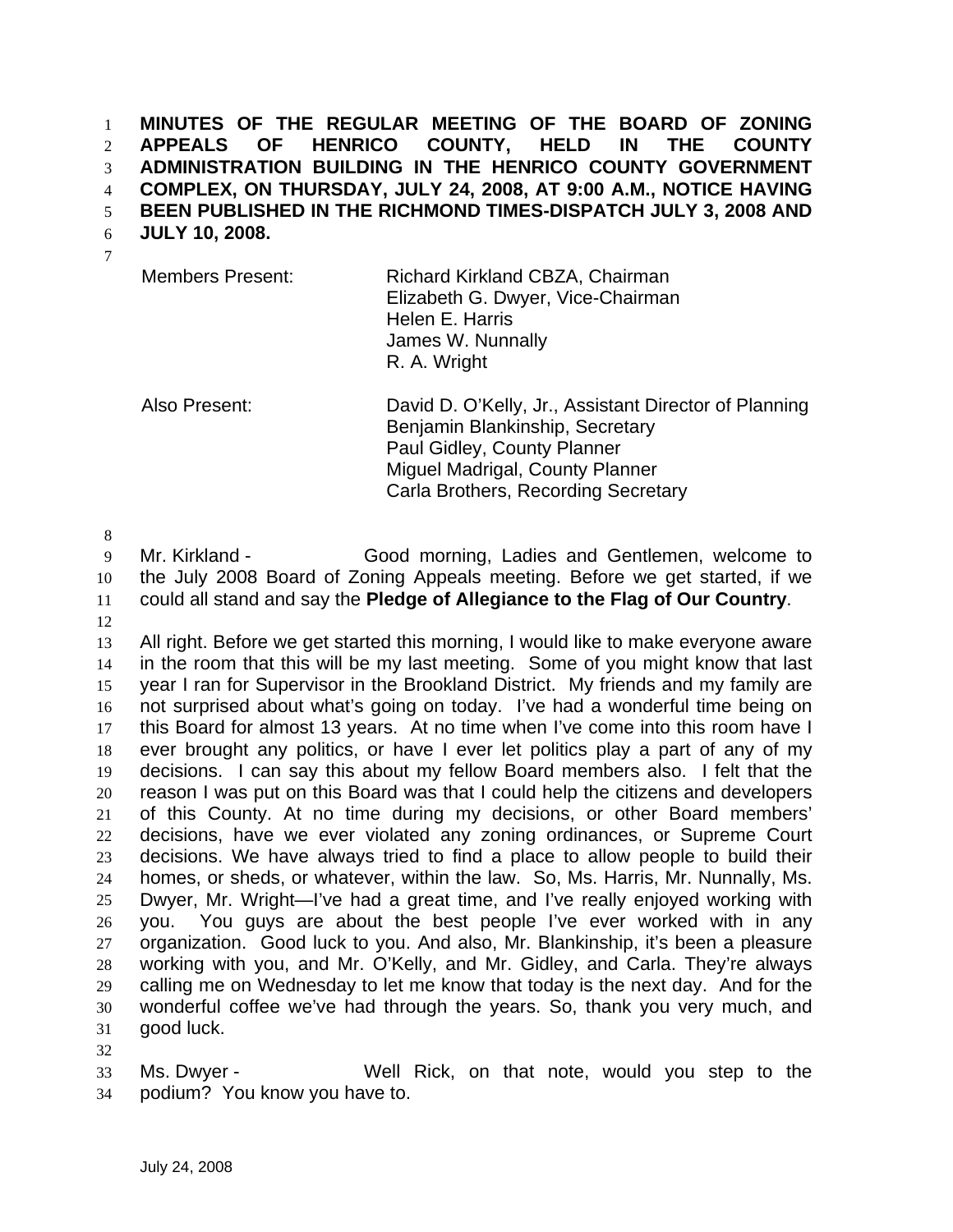35 36 37 38 39 40 41 42 43 44 45 46 47 48 49 50 51 52 53 54 55 56 57 58 59 60 61 62 63 64 65 66 67 68 69 70 71 72 73 74 75 76 77 78 79 80 Well, we were aware that this was your last meeting. Mr. Kirkland - Good. Ms. Dwyer - We wanted to commemorate your service on the BZA with this plague. It says, "Presented to Richard E. Kirkland in recognition of his service on Henrico County Board of Zoning Appeals, November 16, 1995 to July 24, 2008, including two terms as Chairman." So, I hope you display this proudly. Mr. Kirkland - Yes, I will. Ms. Dwyer - On behalf of the other Board members, and staff, and the people of Henrico County, we thank you for your dedicated service. Mr. Kirkland - Thank you very much. I'll be here occasionally. You never know, I might come in front of you for something. Ms. Dwyer - This is just a fun thing from us on the Board. We know that you are a fisherman. Mr. Kirkland - **Oh, yes.** Ms. Dwyer - Be careful, there are some hooks in there. Mr. Kirkland - Chay. And my insurance is paid up. Thank you very much. Mr. Wright - The Supply of The senior member afloat, since I've been on this Board 37 years. I've seen a lot of members come and go during the last 37 years. I think, Rick, you stand out as one of the ones I respect the most in what you've done, and what you've done for the County. So, we certainly appreciate it. Mr. Kirkland - Thank you very much, Mr. Wright. Mr. Nunnally - Rick, I'd like to emphasize that, too. You've been a good friend of mine, and we've had a lot of good times. We worked together as Chairman and Vice Chairman I think two or three times. You've been a great help to us, to me personally, and to the Board. We just wish you the very best in the future. And I hope it happens quickly. Ms. Harris - Mr. Kirkland, as the new one on the block, I have to say as my father would say at this moment—he was a minister—eyes have not seen, neither have ears heard just what is in store for you. So, it's been my pleasure.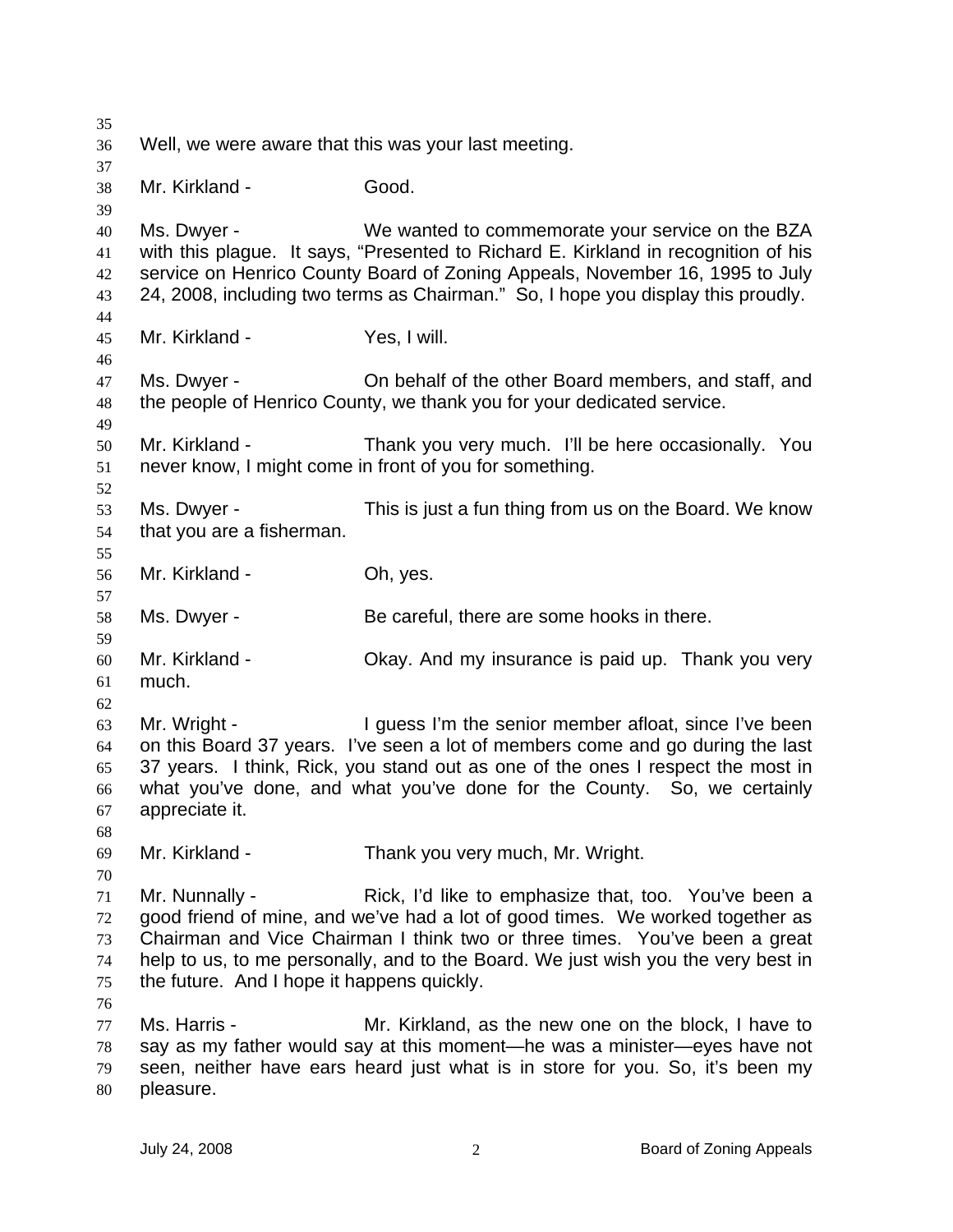81 82 Mr. Kirkland - Thank you. Cancel the council meeting and go fishing, okay?

- 83
- 84 85

All right, Mr. Secretary, if you would, read the rules for this meeting, please.

- 86 87 88 89 90 91 92 93 94 95 96 97 98 99 100 101 102 103 104 105 106 107 Mr. Blankinship - Good morning, Mr. Chairman, members of the Board, ladies and gentlemen. The rules for this meeting are as follows. Acting as Secretary, I will call each case, and while I'm speaking, the applicant should come down to the podium. We will then ask everyone who intends to speak on that case and be sworn in. The applicant will then have an opportunity to speak, and then anyone else who wishes to speak will be given an opportunity. After everyone has spoken, the applicant, and only the applicant, will be given an opportunity for rebuttal. After everyone has spoke and the Board has asked questions, they will take the matter under advisement, and they will render all of their decisions at the end of the meeting. There are only four cases this morning, so that won't be too long. If you wish to hear their decision on a specific case, you can either stay until the end of the meeting, or you can check the Planning Department website this afternoon—we usually update it within about half an hour of the end of the meeting—or you can call the Planning Department later this afternoon. This meeting is being tape-recorded, so I will ask everyone who speaks to speak directly into the microphone on the podium, state your name, and please spell your last name so we get it correctly in the record. Finally, there is a binder out in the foyer that contains the staff report for each case, including the conditions that have been recommended by the staff. Particularly if you're the applicant for a use permit case, you need to be familiar with those conditions.
- 108 Mr. Kirkland - All right. Would you call the first case please?

110 111 112 113 114 **UP-013-08 RICHMOND ELKS LODGE** requests a temporary conditional use permit pursuant to Section 24-116(c)(1) to conduct a turkey shoot at 10022 Elk Pass Lane (Parcel 750-768-4929), zoned A-1, Agricultural District (Three Chopt).

- 115 116 Mr. Kirkland - Does anyone else with to speak on this case? If you would, ma'am, raise your right hand and be sworn.
- 118 119 Mr. Blankinship - The Do you swear the testimony you're about to give is the truth and nothing but the truth so help you God?
- 120 121

122

117

109

Ms. Willard - I do.

- 123 124 125 Mr. Kirkland - All right, ma'am, what would you like us to do for you? Ms. Willard - The Grant us a conditional use permit to conduct our
- 126 turkey shoot.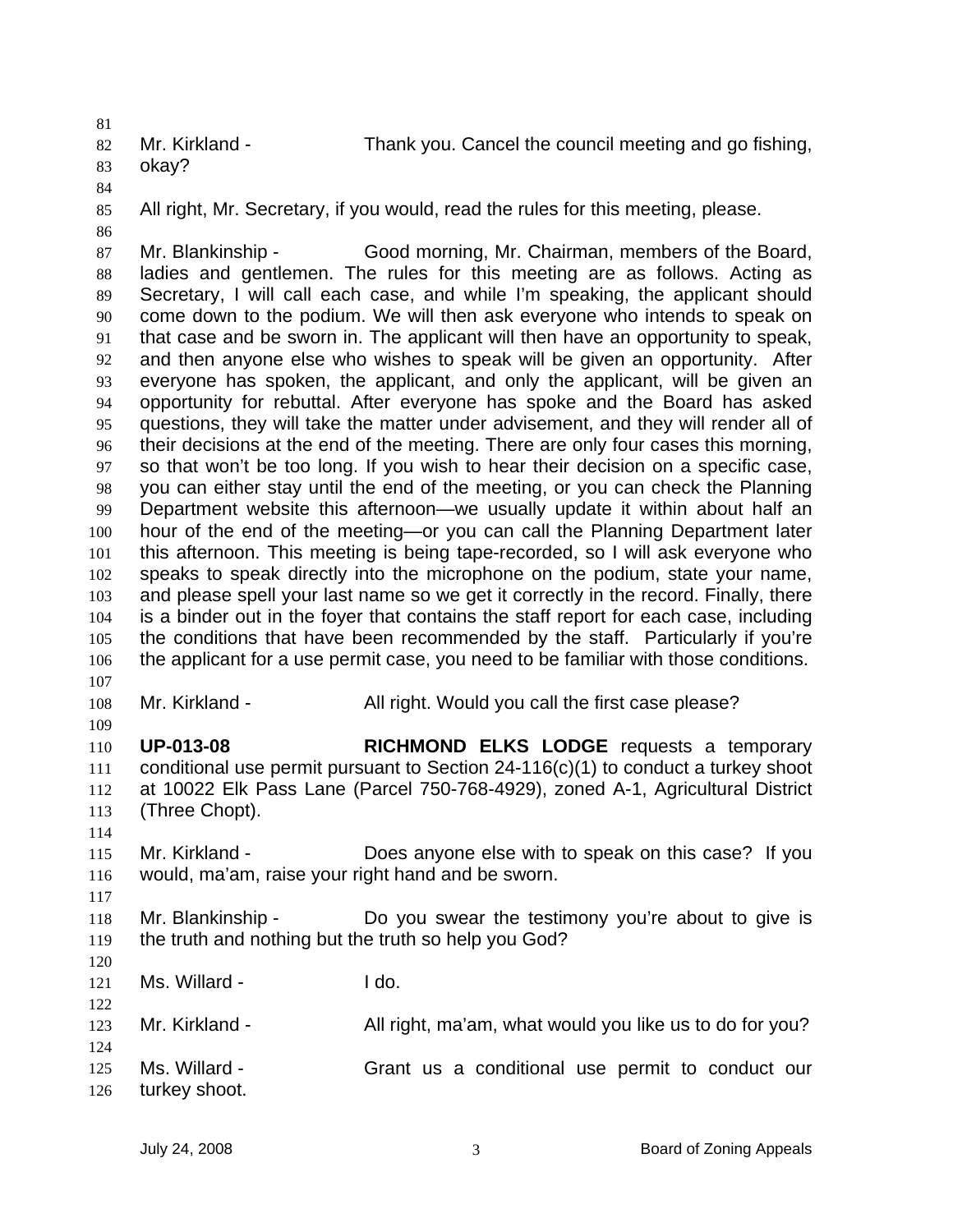| 127        |                   |                                                                                                                              |
|------------|-------------------|------------------------------------------------------------------------------------------------------------------------------|
| 128        | Mr. Blankinship - | Can I get your name in the record, please?                                                                                   |
| 129<br>130 | Ms. Willard -     | My name is Faye Willard.                                                                                                     |
| 131        |                   |                                                                                                                              |
| 132        | Mr. Nunnally -    | Is this the same activity this year as you've had in the                                                                     |
| 133        | past?             |                                                                                                                              |
| 134        |                   |                                                                                                                              |
| 135        | Ms. Willard -     | This will be our 21 <sup>st</sup> year. Yes sir.                                                                             |
| 136<br>137 | Mr. Wright -      | Will you tell us a little bit about it, especially about the                                                                 |
| 138        |                   | difference between the area now and, say, 20 years ago when you were doing it.                                               |
| 139        |                   |                                                                                                                              |
| 140        | Ms. Willard -     | Well, there was no Innsbrook 20 years ago. Now,                                                                              |
| 141        |                   | we're in the middle of an office park, but we have a dirt mound. It's behind the                                             |
| 142        |                   | line. We operate it after all the office buildings are empty. We're kind of like                                             |
| 143        |                   | secluded in our own little space in the midst of the office park.                                                            |
| 144        |                   |                                                                                                                              |
| 145<br>146 | Mr. Wright -      | I just want to make a point that your hours of<br>operation would be after the hours of operation of these office buildings- |
| 147        |                   |                                                                                                                              |
| 148        | Ms. Willard -     | Yes.                                                                                                                         |
| 149        |                   |                                                                                                                              |
| 150        | Mr. Wright -      | —where people would be frequenting those places.                                                                             |
| 151        |                   |                                                                                                                              |
| 152        | Ms. Willard -     | Yes. Friday evening, Saturday.                                                                                               |
| 153        |                   |                                                                                                                              |
| 154        | Mr. Wright -      | How is your shot directed?                                                                                                   |
| 155<br>156 | Ms. Willard -     | The shooting range is at the rear of our property.                                                                           |
| 157        |                   | There is nothing behind us. We have the dirt mound, and then we have a little bit                                            |
| 158        |                   | more property, and then some wooded area that goes back to the concert area                                                  |
| 159        |                   | for Innsbrook. There is no building directly behind us.                                                                      |
| 160        |                   |                                                                                                                              |
| 161        | Mr. Wright -      | How high is the dirt mound?                                                                                                  |
| 162        |                   |                                                                                                                              |
| 163        | Ms. Willard -     | I want to say it's like 10 to 12 feet high.                                                                                  |
| 164        |                   |                                                                                                                              |
| 165        | Mr. Wright -      | That would be adequate to insure that no shot would                                                                          |
| 166<br>167 | go beyond that?   |                                                                                                                              |
| 168        | Ms. Willard -     | Yes.                                                                                                                         |
| 169        |                   |                                                                                                                              |
| 170        | Mr. Wright -      | Do you permit any alcoholic beverages?                                                                                       |
| 171        |                   |                                                                                                                              |
| 172        | Ms. Willard -     | No sir.                                                                                                                      |
|            |                   |                                                                                                                              |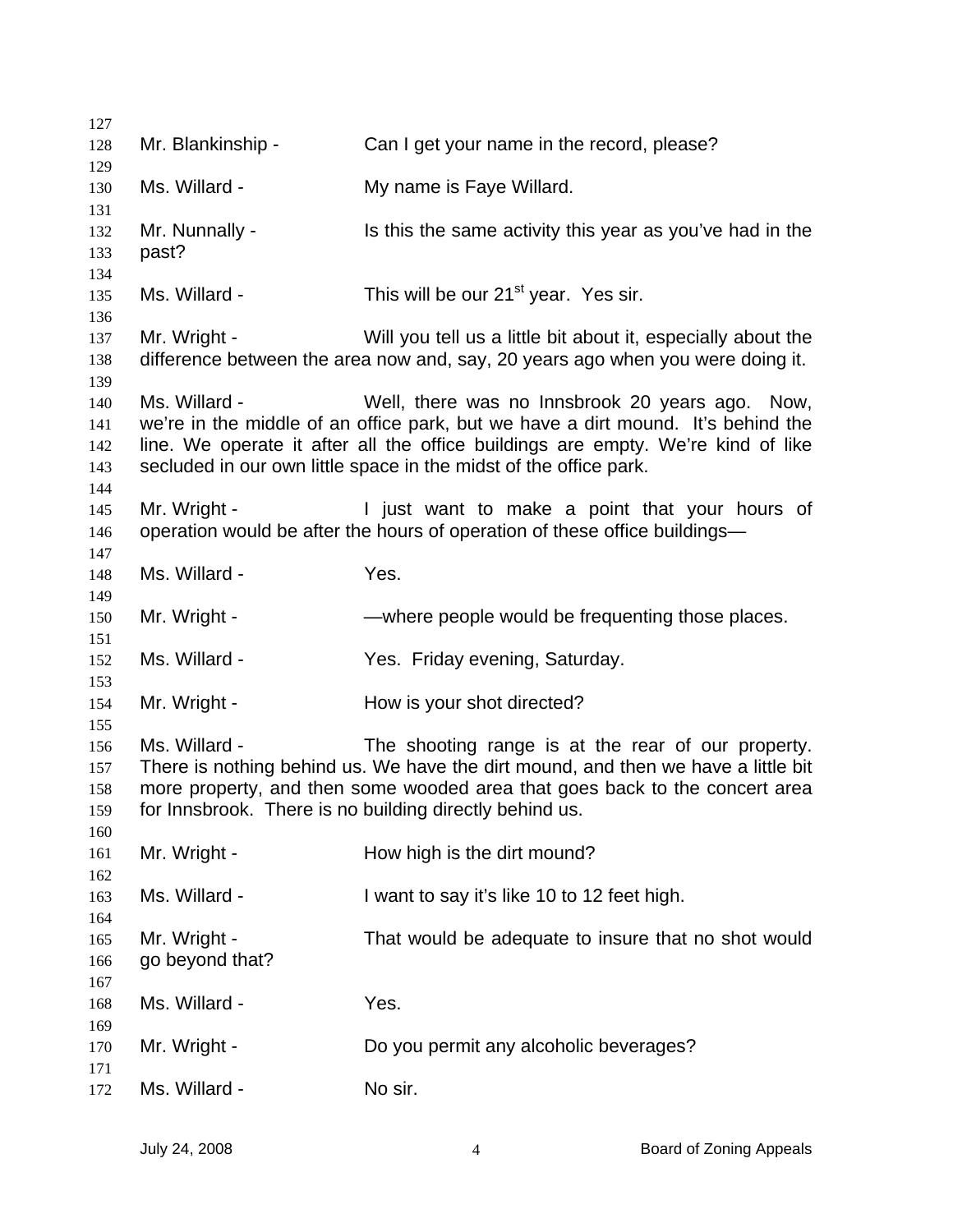| 173 |                                                  |                                                           |
|-----|--------------------------------------------------|-----------------------------------------------------------|
| 174 | Mr. Wright -                                     | You know if this is approved, there will be a condition   |
| 175 | that those are not permitted on the premises.    |                                                           |
| 176 |                                                  |                                                           |
| 177 | Ms. Willard -                                    | Yes sir. That's been a condition every year. We also      |
| 178 | don't allow anything more than 8 shot, 12 gauge. |                                                           |
| 179 |                                                  |                                                           |
| 180 | Mr. Wright -                                     | That's limited, too.                                      |
| 181 |                                                  |                                                           |
| 182 | Ms. Willard -                                    | Right.                                                    |
| 183 |                                                  |                                                           |
| 184 | Mr. Wright -                                     | The type of shot and so forth.                            |
| 185 |                                                  |                                                           |
| 186 | Ms. Willard -                                    | Yes.                                                      |
| 187 |                                                  |                                                           |
| 188 | Mr. Wright -                                     | As we have in the proposed conditions here. All right,    |
| 189 | thank you.                                       |                                                           |
| 190 |                                                  |                                                           |
| 191 | Mr. Nunnally -                                   | You have read all the conditions.                         |
| 192 |                                                  |                                                           |
| 193 | Ms. Willard -                                    | Yes sir.                                                  |
| 194 |                                                  |                                                           |
| 195 | Ms. Harris -                                     | Ms. Willard, have any office buildings in the complex     |
| 196 | been built since the last approval?              |                                                           |
| 197 |                                                  |                                                           |
| 198 | Ms. Willard -                                    | No.                                                       |
| 199 |                                                  |                                                           |
| 200 | Ms. Harris -                                     | Not within the last two years.                            |
| 201 |                                                  |                                                           |
| 202 | Ms. Willard -                                    | No.                                                       |
| 203 |                                                  |                                                           |
| 204 | Ms. Harris -                                     | Okay. How close is the turkey shoot to the nearest        |
| 205 | building, would you say?                         |                                                           |
| 206 |                                                  |                                                           |
| 207 | Ms. Willard -                                    | I don't know. It's pretty far. I don't know specifically. |
| 208 |                                                  |                                                           |
| 209 | Ms. Harris -                                     | Where is the concert area?                                |
| 210 |                                                  |                                                           |
| 211 | Ms. Willard -                                    | There's our building, and there are the woods. It's       |
| 212 | behind the woods, a great deal behind the woods. |                                                           |
| 213 |                                                  |                                                           |
| 214 | Ms. Harris -                                     | Do you know how many acres of land you have here?         |
| 215 |                                                  |                                                           |
| 216 | Ms. Willard -                                    | 8.81, I think.                                            |
| 217 |                                                  |                                                           |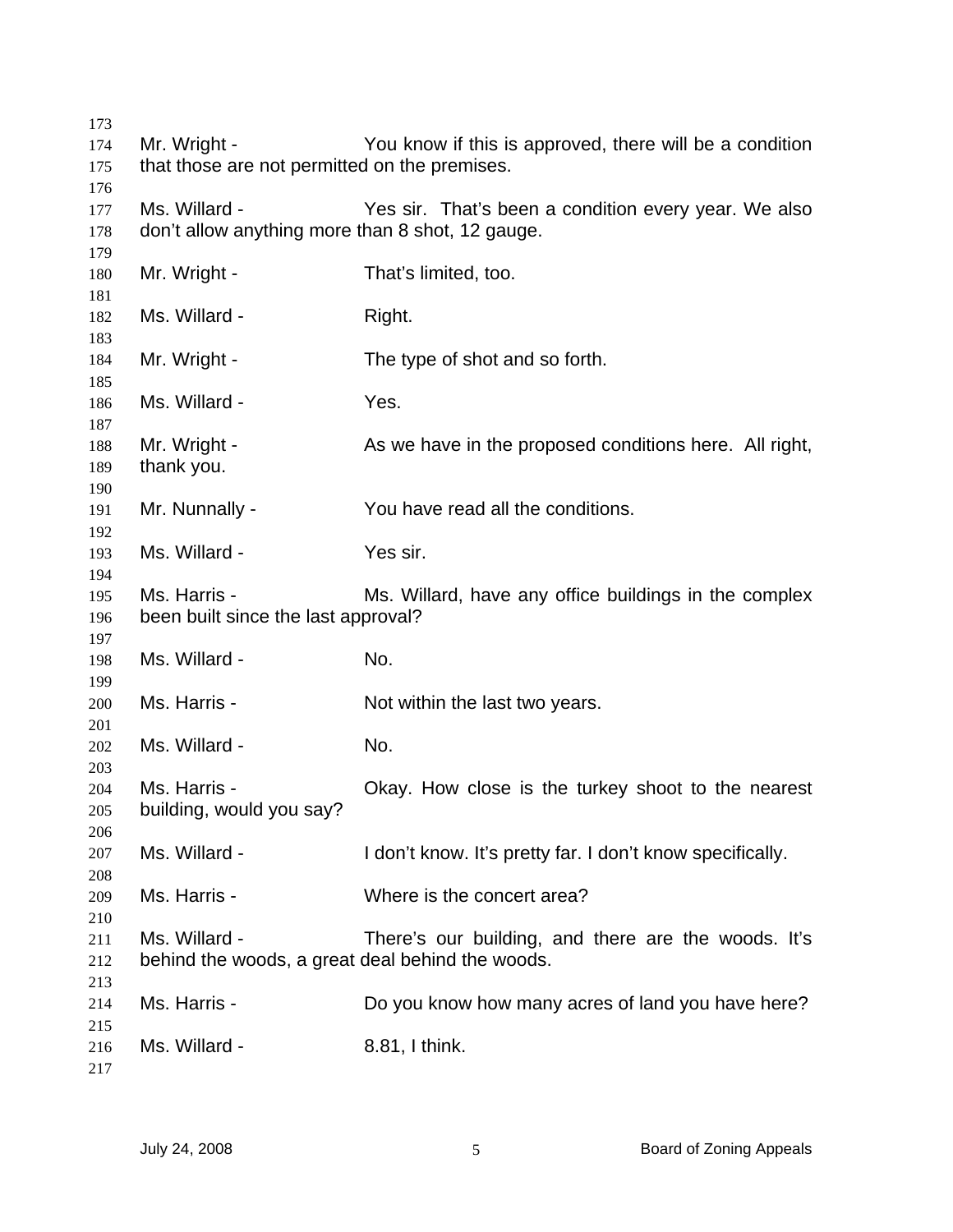Ms. Dwyer - The Have you received any complaints about your operation in the last year? 218 219 220 221 222 223 224 225 226 227 228 229 230 231 232 233 234 235 236 237 238 239 240 241 242 243 244 245 246 247 248 249 250 251 252 253 254 255 256 257 258 259 260 261 262 263 Ms. Willard - No. Actually, we get people coming buy all the time that want to just use it as a shooting range, and we have to tell them we can't. Mr. Kirkland - What is your average attendance, do you think, on let's say a Friday night? Ms. Willard - We have places for 25. Mr. Kirkland - **Okay.** Ms. Willard - So, that's the max. Mr. Kirkland - Chay. Any other questions by Board members? Anyone else wish to speak on this case? If not, that concludes the case. Ms. Willard - Thank you. Mr. Wright - I move we approve it on the grounds that the proposed use will not affect the health, safety, and welfare of persons residing or working in the neighborhood; it will not unreasonably impair an adequate supply of light adjacent to the property; it will not increase in the congestion in the streets; or be likely to reduce or impair the value of buildings or properties that surround the area; and it will be in substantial accordance with the general purposes of Chapter 24 of the Code. Mr. Kirkland - Do I have a second? Mr. Nunnally - Second. Mr. Kirkland - Motion made by Mr. Wright, seconded by Mr. Nunnally. Any discussion? All those in favor say aye? All those opposed say no. The ayes have it; the case is approved. After an advertised public hearing and on a motion by Mr. Wright, seconded by Mr. Nunnally, the Board **approved** application **UP-013-08, Richmond Elks Lodge's** request for a temporary conditional use permit pursuant to Section 24- 116(c)(1) to conduct a turkey shoot at 10022 Elk Pass Lane (Parcel 750-768- 4929), zoned A-1, Agricultural District (Three Chopt). The Board approved this conditional use permit subject to the following conditions: 1. The land shall be clearly posted to show the particular area where the shooting is to occur and where the impact area is located.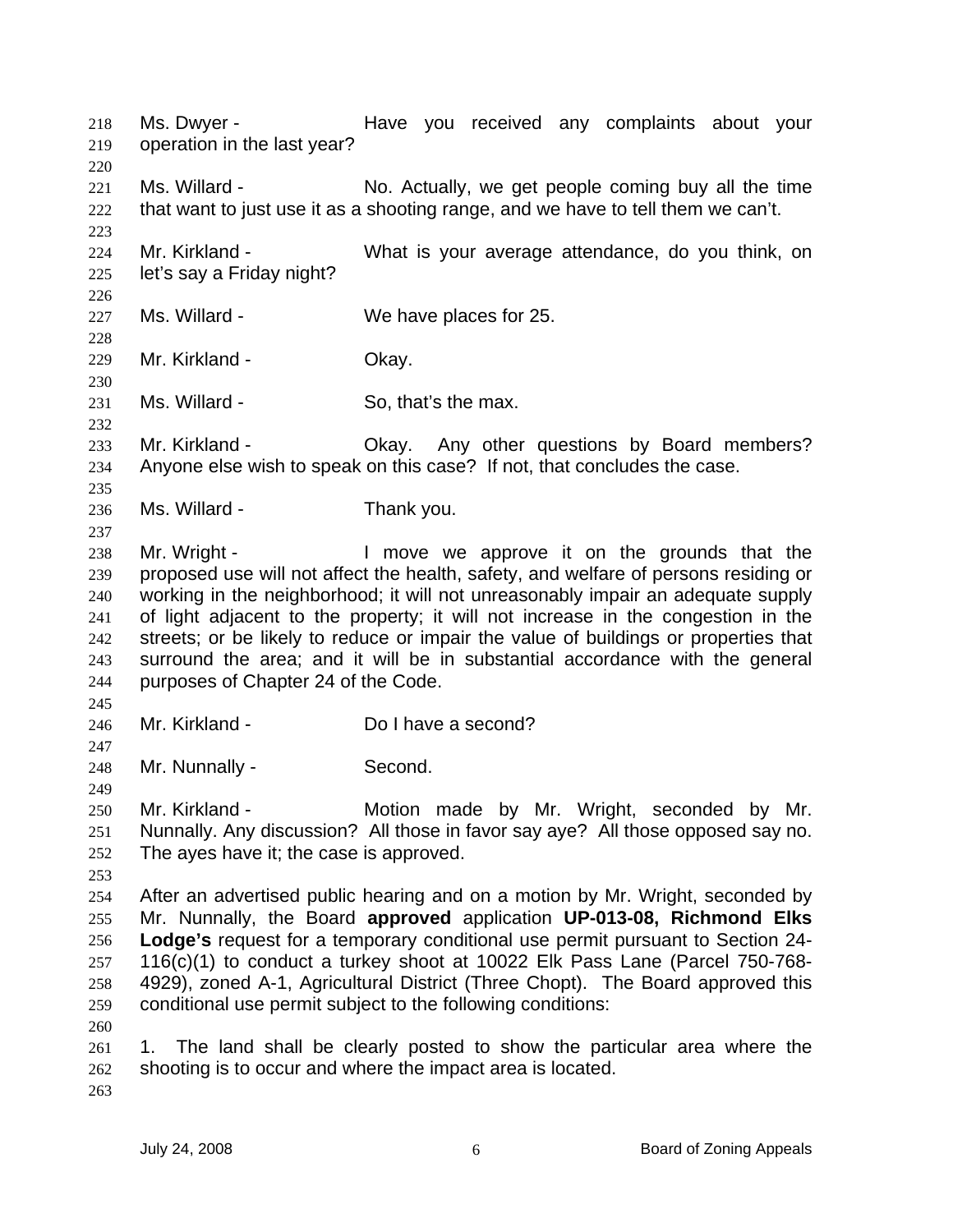2 No alcoholic beverages may be consumed on the site during the turkey shoot. A sign to this effect shall be conspicuously posted in the immediate vicinity of the shooting area. No person under the influence of alcohol, as defined in Section 18.2-266 of the Code of Virginia, may be permitted in the shooting area. 264 265 266 267 268

270 3. Restrooms shall be provided.

272 273 274 4. No firearm shall be discharged within 300 feet of any lot occupied by a dwelling, or within 300 feet of any building other than buildings on the same parcel, or across any road or street.

275

278

283

269

271

276 277 5. The turkey shoot shall only involve the use of shotguns no larger than 12 gauge and low powered (2-3/4") shells containing No. 8 shot.

279 280 281 282 6. A shot barrier, a minimum of 6 feet in height and composed of mounded dirt, shall be maintained behind the targets as an added precaution. This barrier shall be located a maximum of 10 feet behind the targets and extend 10 feet beyond each end of the target line.

284 285 7. Sufficient off-street parking shall be provided for all cars visiting the premises.

286 287 288 8. This permit allows the turkey shoot on Fridays between 6:00 pm to 10:00 pm and on Saturdays, 2:00 pm to 10:00 pm, from September 2008 - March 2009 and September 2009 - March 2010, after which time this use permit shall expire.

- 289 290
- 291 292 293 Affirmative: **Dwyer, Harris, Kirkland, Nunnally, Wright** 5 Negative: 0 Absent: 0
- 294 295
- 296 297 298 299 300 301 **A-015-08 R. DALE GOODING** requests a variance from Section 24-94 to build a one-family dwelling at 5507 Jefferson Street (E S Read) (Parcels 816-725-4606 and 4223 (part)), zoned R-2A, One-family Residence District (Varina). The lot width requirement is not met. The applicant has 57 feet lot width where the Code requires 80 feet lot width. The applicant requests a variance of 23 feet of lot width.
- 302

303 304 305 306 307 Mr. Blankinship - Mr. Chairman, let me just mention in the record that there are two parcels here that would be combined by this application. One of these is owned by Mr. Gooding personally, and the other is owned by his corporation, RDG of Virginia, Incorporated. That's not very clear in the paperwork, so I just wanted to make sure it was in the record.

308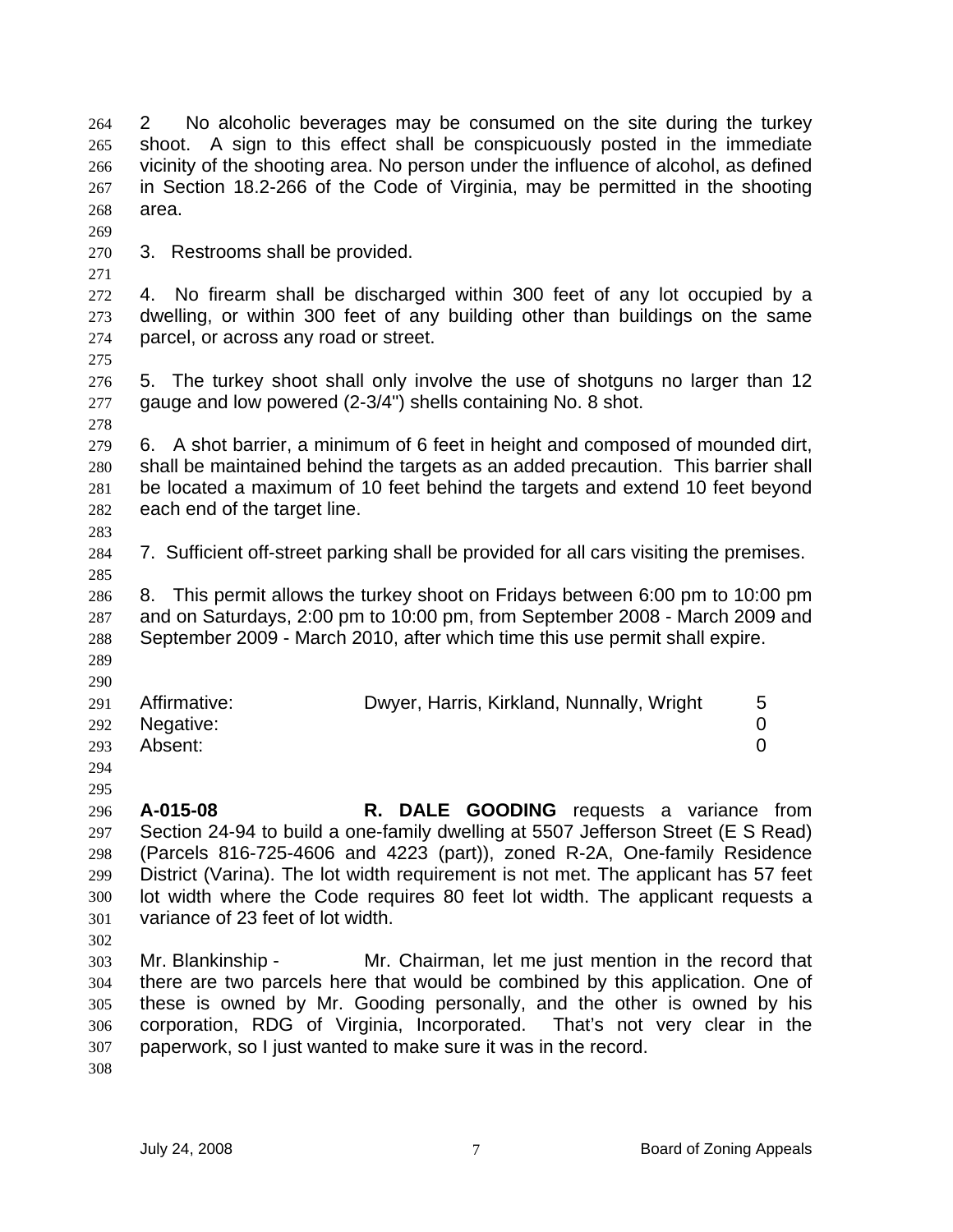Mr. Kirkland - All right. Does anyone else wish to speak on this case? Please stand, ma'am. Everybody raise their right hand and be sworn in. 309 310 311 312 313 314 315 316 317 318 319 320 321 322 323 324 325 326 327 328 329 330 331 332 333 334 335 336 337 338 339 340 341 342 343 344 345 346 347 348 349 350 351 352 353 354 Mr. Blankinship - Do you swear the testimony you're about to give is the truth and nothing but the truth so help you God? Mr. Kirkland - All right. Ma'am, you can sit down until I call for you. Who is putting on the case? Mr. Gooding: Mr. Melvin Spain is. Mr. Kirkland - Ckay. If you would, state— Mr. Spain - The Melvin Spain. I'm here with Mr. Gooding, the owner. I think the staff report pretty well explains the situation that's evolved over the past three years. I'll be glad to answer any questions, or Mr. Gooding would be glad to answer any questions you might have. Mr. Nunnally - The one question I have is when you laid out this house that you have on there now, didn't you realize that you would have a problem if you put two other houses there, when they should be on 80-foot lots? Mr. Spain - Well, at the time the house was laid out that's there now, that's when the previous variance was still active. So, we didn't feel like that was a situation that would create the problem that exists now. Mr. Nunnally - Well, didn't you know— Mr. Spain - I'll let Mr. Gooding expand on that. Mr. Nunnally - Didn't you know that he was going to put two other houses on there, Mr. Gooding? Mr. Gooding - The At the time we laid the first house off, no sir. Ms. Dwyer - Mr. Gooding, you own the two lots, right, lots 12 and 13. Right? Mr. Gooding - The Yes. Yes ma'am. Ms. Dwyer - Those two lots combined have enough road frontage for three 80-foot lots, but the problem is that you have used so much road frontage for the first two lots that you now no longer have enough left for the third lot. Is that correct? Mr. Gooding - The Yes ma'am, that's correct.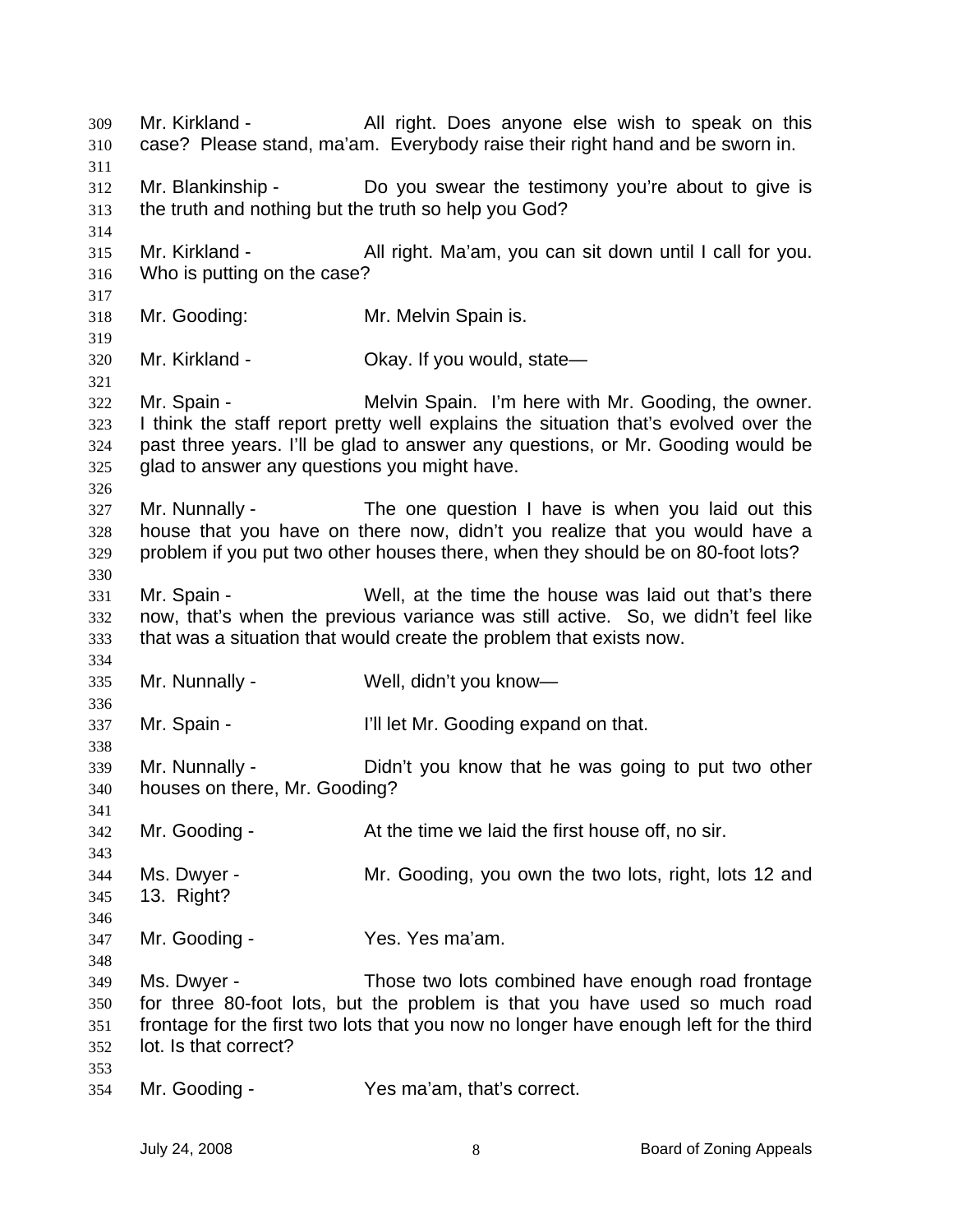356 357 358 359 360 361 362 363 364 365 366 367 368 369 370 371 372 373 374 375 376 377 378 379 380 381 382 383 384 385 386 387 388 389 390 391 392 393 394 395 396 397 398 399 400 Ms. Dwyer - That's a situation that you have created. Whatever the reasons why you made those decisions, that's a situation that is created wholly by you in your decisions about where to set the lot line. Is that correct? Mr. Gooding - That's correct. The previous variance approval actually caused that decision of how it was done, but because of the conditions that were made on the previous variance, on the family variance, it was not known at that time. We went on to build a single-family house on the other site in the location it is in, and it's causing us to request your approval for a road frontage decision on the variance that we're here today for. Ms. Dwyer - The Now, you do have an existing house on Lot 12, and an existing house on Lot 13. Is that correct? Mr. Gooding - Yes. Ms. Dwyer - A house on each lot. Mr. Gooding - The Yes. Ms. Dwyer - Those are being used as residences. Mr. Gooding - Yes ma'am. They are residential, yes ma'am. Ms. Harris - I have a couple of questions. I noticed that your report said more or less that you halted progress on work associated with the earlier variances when you determined that the previously approved house sites were in the new floodplain. Aren't they currently in the amended floodplain? Mr. Gooding - The new house site that we're asking for the variance on is not within the floodplain. Ms. Harris - Okay. Mr. Gooding - The previous variances, they were within the floodplain. Basically, the new floodplain has necessitated this new request for a variance. Ms. Harris - To clarify that, could you point out the floodplain area, if you know? I do see on one of the maps— Mr. Blankinship - The next one. It's on the plat, which I apologize is not in the presentation on the screen, but it is in your packages. Ms. Harris - That seems to be only on one lot.

355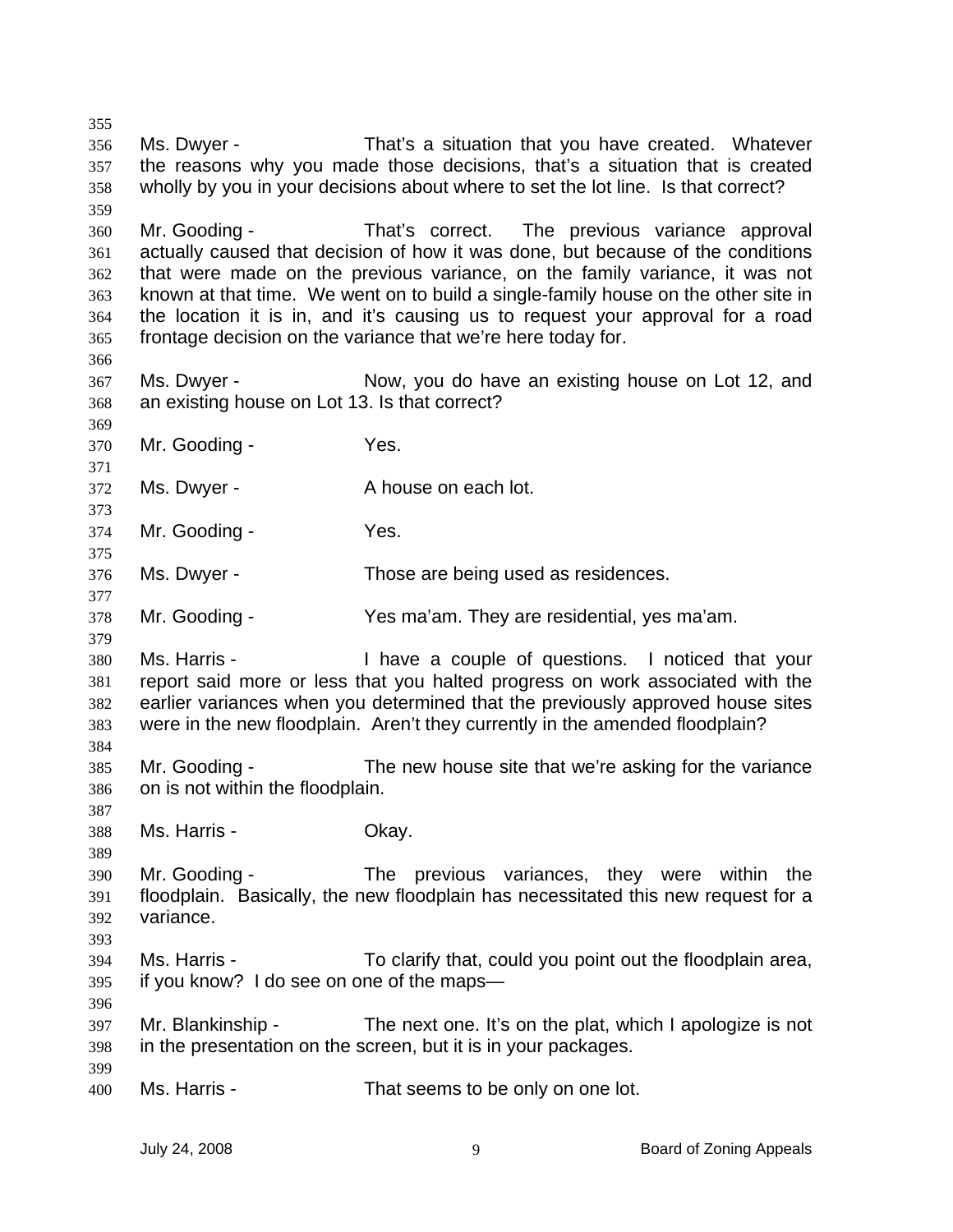401 402 403 404 405 406 407 408 409 410 411 412 413 414 415 416 417 418 419 420 421 422 423 424 425 426 427 428 429 430 431 432 433 434 435 436 437 438 439 440 441 442 443 444 Mr. Blankinship - 5501 is here, 5503 is here. This is what they're proposing. This lot goes all the way back here. Everything from here back is floodplain. Originally, they were going to do a house here, here, and here. Ms. Harris - Chay, I have another question. In the background information on the report, we refer to Lot 12 as 5505 Jefferson. In the next sentence, we refer to Lot 12 as 5503 Jefferson. Mr. Blankinship - Oh, okay. There used to be house—Paul, could you indicate the house right by the bend in the property line? Not that one, but just south of there. Just south. There used to be a house there; it was 5505. That house has been demolished. Ms. Dwyer - That was on which lot? Mr. Blankinship - It was on Lot 12. Ms. Dwyer - Lot 12. Then he built a new house on Lot 12 closer to the front. Mr. Blankinship - Yes ma'am. Ms. Dwyer - Chay. Mr. Blankinship - That's 5503. Ms. Dwyer - Yes. Mr. Kirkland - The Any other questions? Ms. Dwyer - Thave one more question. Mr. Gooding, when you filled out the documents in the County offices to file this particular variance, there was a page that lists the reasons why this Board might consider a variance, and that language is lifted directly from the statute that governs what we can and can't do. It's not clear to me which of these reasons you're relying on as a basis for your variance today. Can you elaborate on that? Do you need to see this, maybe, to be able to answer the question? Do you know the page I'm talking about, Mr. Blankinship? It's actually the first paragraph. It says, "When a property owner can show that his property was acquired in good faith." That's the paragraph that lists the reasons a person can ask for a variance. Our decision needs to be based on those, so I'm curious as to which of those reasons you're relying on in your case.

| Mr. Gooding -<br>445 | This is Item 1. |
|----------------------|-----------------|
|----------------------|-----------------|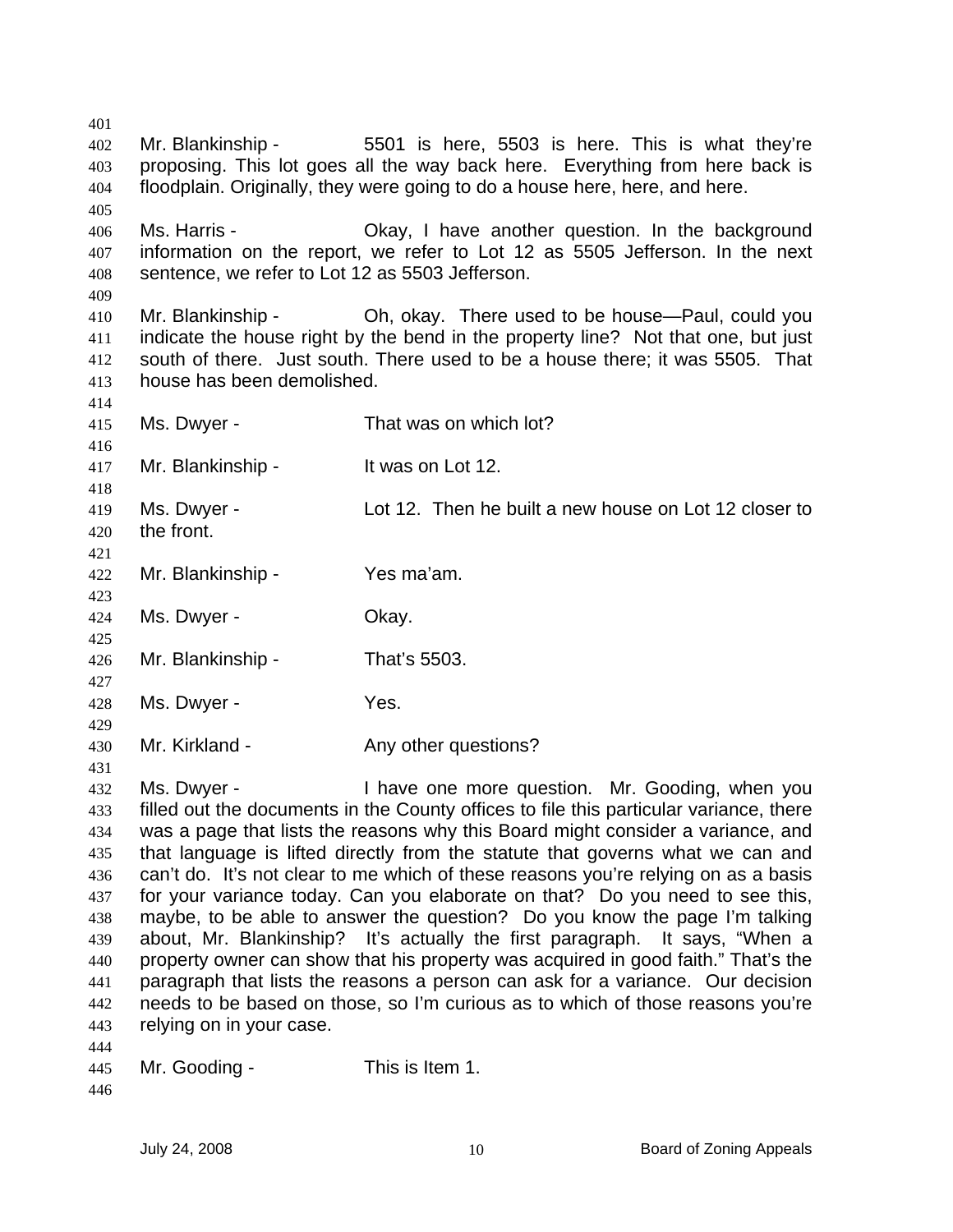Ms. Dwyer - No, it's the paragraph above Item 1. Item 1 means the questions are designed to help elicit your reasoning. I'm looking at the paragraph above it when it says, "When a property owner can show." Do you see that paragraph? 447 448 449 450

452 453 454 455 456 457 458 Mr. Spain - The only way I can address that, ma'am, is when the previous variance was applicable, and it's explained that Mr. Gooding did not obtain the financing that he needed for the family division, that's when the revised FEMA floodplain became effective in the fall of 2007. That's what created the necessity for this new variance. The old variance, the lots would not have been buildable anyway because of the new FEMA floodplain. So, we revised the variance request.

- 460 461 462 463 464 465 466 Ms. Dwyer - I'm going to pursue this point because I think it's an important one for me to understand before we make a decision. As I read this, one of the reasons for asking for a variance is, "exceptional topographic conditions or other extraordinary or exceptional situation, where the strict application of the terms of this Chapter would prohibit or unreasonably restrict the use of the property." Is that the one that you're saying, because of the floodplain, that that's an exceptional topographic condition?
- 467

469

477

479

481

483

485

490

451

459

- 468 Mr. Spain - Yes.
- 470 471 472 473 474 475 476 Ms. Dwyer - Okay. So, that's one of the reasons. There are two other reasons. Do either of those apply in your mind? One is "exceptional narrowness, or size or shape of the property at the time of the effective date of this Chapter." That's the first one. Second one is, "exceptional topographic conditions," which you said you want to apply. And this is, "to alleviate a demonstrable hardship approaching confiscation." That's why we print this on here, so people will be somewhat familiar with it.
- 478 Mr. Spain - The I don't know how to address that.
- 480 Mr. Kirkland - Mr. Gooding, do you have any?
- 482 Mr. Gooding - [Off mike.] I would need you to repeat [inaudible].
- 484 Mr. Wright - Speak into the mike, please.

486 487 488 489 Ms. Dwyer - The paragraph that we're looking at lists three reasons why we can grant a variance, so we need to know which of these three you're relying on, or maybe you're relying on more than one. That's what I'm trying to figure out.

491 492 Mr. Gooding - I feel that what Mr. Spain said about the floodplain came into play. This is the main reason.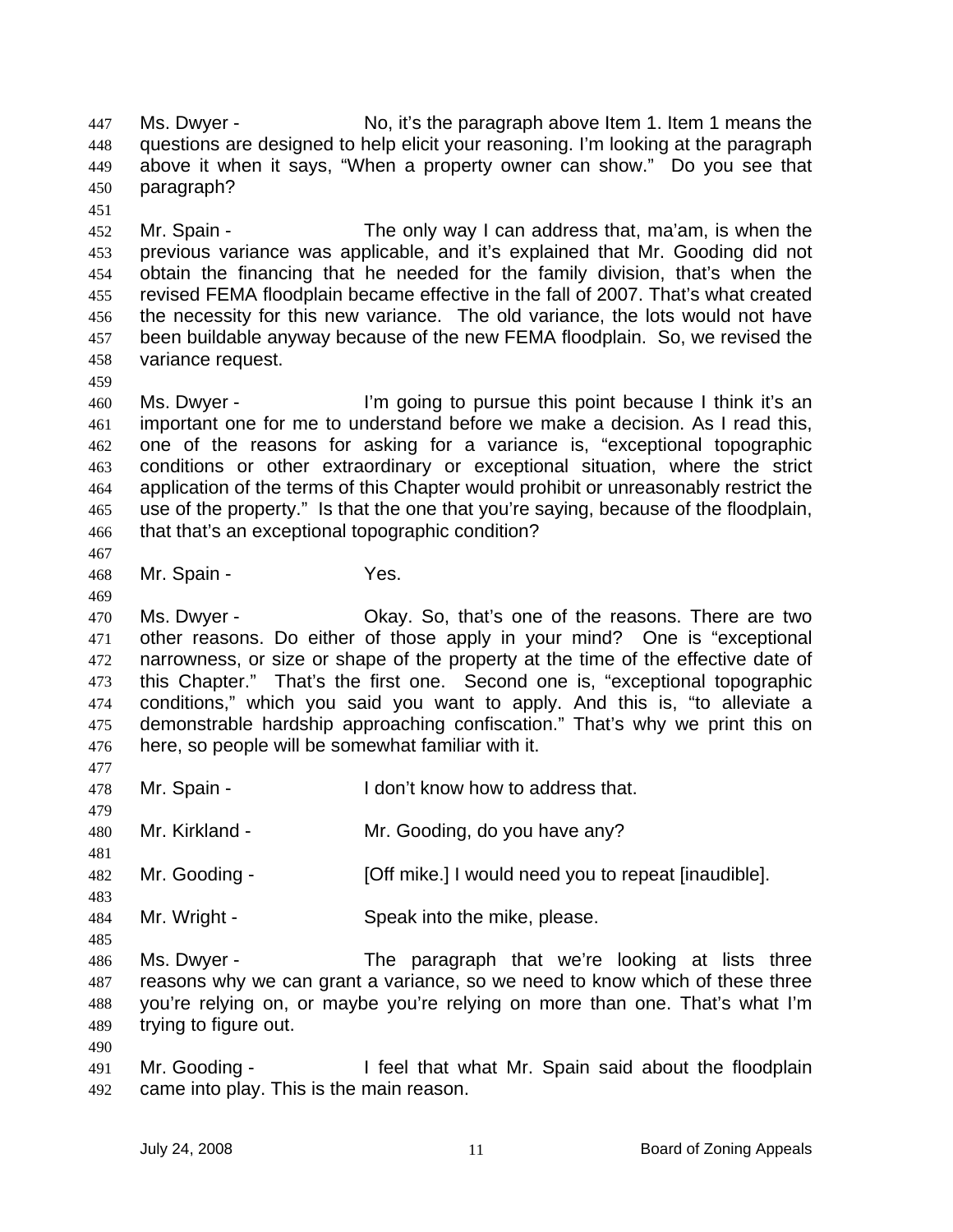| 493 |                                                        |                                                                                |
|-----|--------------------------------------------------------|--------------------------------------------------------------------------------|
| 494 | Ms. Dwyer -                                            | All right.                                                                     |
| 495 |                                                        |                                                                                |
| 496 | Ms. Harris -                                           | Mr. Gidley, can we show this on the screen, please? I                          |
| 497 |                                                        | have a question. On the application, I noticed you wrote 5507. Can you show me |
| 498 | which lot is 5507 Jefferson Street?                    |                                                                                |
| 499 |                                                        |                                                                                |
| 500 | Mr. Blankinship -                                      | That would be the little brick one.                                            |
| 501 |                                                        |                                                                                |
| 502 | Mr. Gidley -                                           | [Off mike.] [Inaudible.]                                                       |
| 503 |                                                        |                                                                                |
| 504 | Ms. Harris -                                           | Okay. And the structure that's on 5505 is not there                            |
| 505 | anymore? Or that house.                                |                                                                                |
| 506 |                                                        |                                                                                |
| 507 | Mr. Spain -                                            | That is a building that is going to be removed,                                |
| 508 | demolished.                                            |                                                                                |
| 509 |                                                        |                                                                                |
| 510 | Ms. Harris -                                           | So, that's a building, it's not a house.                                       |
| 511 |                                                        |                                                                                |
| 512 | Mr. Spain -                                            | No ma'am, it's not a house.                                                    |
| 513 |                                                        |                                                                                |
| 514 | Ms. Harris -                                           | Thank you.                                                                     |
| 515 |                                                        |                                                                                |
| 516 | Mr. Kirkland -                                         | Any other questions? All right. We have another lady                           |
| 517 |                                                        | who wanted to speak. Are you in opposition, ma'am?                             |
| 518 |                                                        |                                                                                |
| 519 | Ms. Berbaum -                                          | [Off mike.] Yes.                                                               |
| 520 |                                                        |                                                                                |
| 521 | Mr. Kirkland -                                         | Please come forward. Gentlemen—Mr. Gooding, Mr.                                |
| 522 |                                                        | Spain-you will have a rebuttal period after she speaks. All right, ma'am. You  |
| 523 |                                                        | can pull the mike down towards you there. Please state your name for the       |
| 524 | record.                                                |                                                                                |
| 525 |                                                        |                                                                                |
| 526 | Ms. Berbaum -                                          | Carol Berbaum.                                                                 |
| 527 |                                                        |                                                                                |
| 528 | Mr. Kirkland -                                         | Where do you live?                                                             |
| 529 |                                                        |                                                                                |
| 530 | Ms. Berbaum -                                          | 5513 Jefferson.                                                                |
| 531 |                                                        |                                                                                |
| 532 | Mr. Kirkland -                                         | Okay. What is your opposition?                                                 |
| 533 |                                                        |                                                                                |
| 534 | Ms. Berbaum -                                          | It's much too close to my side property. He wants a                            |
| 535 | 23-foot variance, and that's too close to my property. |                                                                                |
| 536 |                                                        |                                                                                |
| 537 | Mr. Kirkland -                                         | You're at 5513, you said?                                                      |
| 538 |                                                        |                                                                                |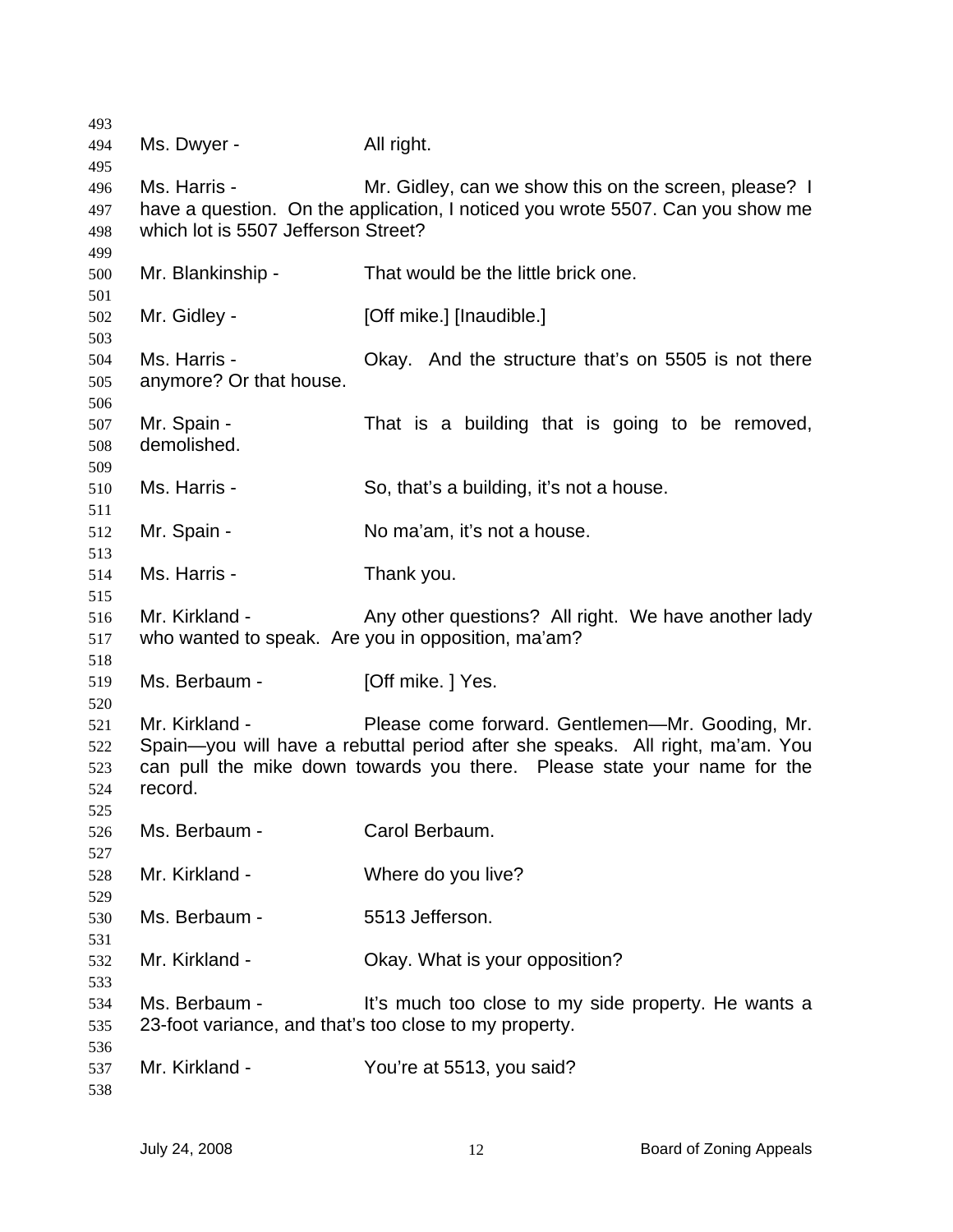| 539                      | Ms. Berbaum -                                       | Yes.                                                                                                                                                                                                             |
|--------------------------|-----------------------------------------------------|------------------------------------------------------------------------------------------------------------------------------------------------------------------------------------------------------------------|
| 540<br>541               | Mr. Kirkland -                                      | That's the one over from 5511.                                                                                                                                                                                   |
| 542                      |                                                     |                                                                                                                                                                                                                  |
| 543<br>544               | Mr. Blankinship -                                   | To the east.                                                                                                                                                                                                     |
| 545                      | Mr. Kirkland -                                      | It's on the screen, Mr. Wright.                                                                                                                                                                                  |
| 546<br>547<br>548<br>549 | Mr. Kirkland -<br>acres?                            | What size lot do you have, ma'am?<br>How many                                                                                                                                                                    |
| 550<br>551<br>552<br>553 | Ms. Berbaum -                                       | I don't know the exact size, but it's enough that it's—I<br>own it, and my niece and nephew own the other part that they inherited from my<br>sister. It's a wedge shape, but it's big enough to put a house on. |
| 554<br>555               | Mr. Blankinship -                                   | It's a little over an acre, maybe an acre and a quarter.                                                                                                                                                         |
| 556<br>557<br>558        | Ms. Dwyer -<br>your niece owns, or a relative owns? | Is that 5511? Is that the one you're talking about that                                                                                                                                                          |
| 559<br>560               | Ms. Berbaum -                                       | Yes.                                                                                                                                                                                                             |
| 561<br>562               | Mr. Kirkland -                                      | Your niece owns 5511?                                                                                                                                                                                            |
| 563                      | Ms. Berbaum -                                       | My niece and nephew.                                                                                                                                                                                             |
| 564<br>565               | Mr. Blankinship -                                   | Jennifer Quill. Daniel and Jennifer Quill.                                                                                                                                                                       |
| 566<br>567<br>568        | Ms. Berbaum -                                       | Right, yes.                                                                                                                                                                                                      |
| 569<br>570               | Mr. Blankinship -                                   | That's 5511.                                                                                                                                                                                                     |
| 571<br>572<br>573        | Ms. Harris -<br>they are?                           | Could they not be here to voice their opposition, if                                                                                                                                                             |
| 574<br>575               | Ms. Berbaum -                                       | They live in Tulsa.                                                                                                                                                                                              |
| 576<br>577               | Ms. Harris -                                        | That would explain it.                                                                                                                                                                                           |
| 578<br>579               | Mr. Kirkland -                                      | Long drive.                                                                                                                                                                                                      |
| 580<br>581               | Ms. Dwyer -<br>narrow a lot for the neighborhood?   | So, what you're saying, essentially, is that it's too                                                                                                                                                            |
| 582<br>583<br>584        | Ms. Berbaum -                                       | What Mr. Gooding wants to build on.                                                                                                                                                                              |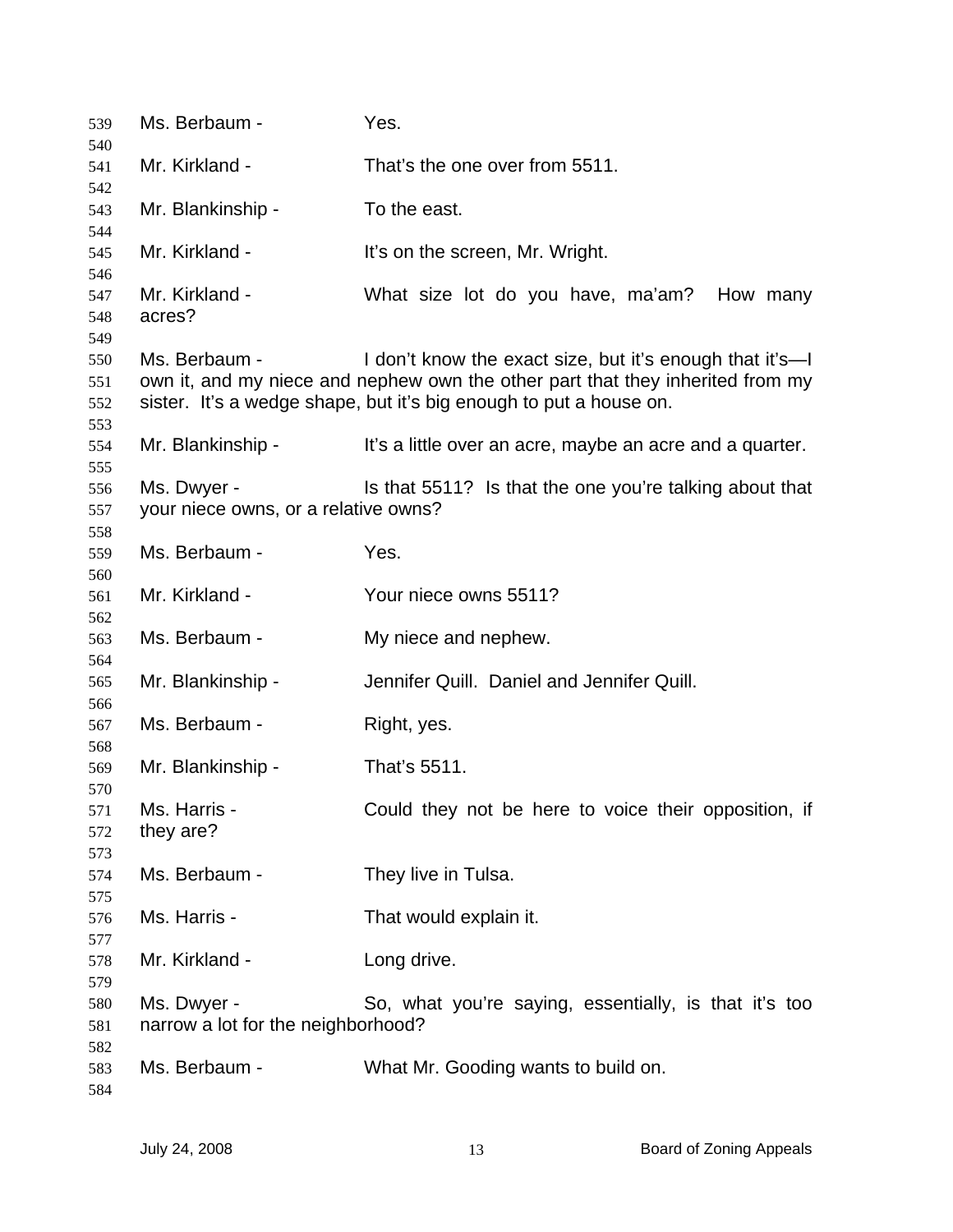| 585<br>586 | Mr. Kirkland -    | Any other questions by Board members?                                            |
|------------|-------------------|----------------------------------------------------------------------------------|
| 587        | Mr. Nunnally -    | You say it's close to your lot, ma'am. Do you have                               |
| 588        |                   | any idea how many feet it is between your lot and his side yard there?           |
| 589        |                   |                                                                                  |
| 590        | Ms. Berbaum -     | Off hand, no.                                                                    |
|            |                   |                                                                                  |
| 591<br>592 | Mr. Nunnally -    | Take a guess.                                                                    |
|            |                   |                                                                                  |
| 593        |                   |                                                                                  |
| 594        | Mr. Blankinship - | One hundred thirty-two feet, according to our maps.                              |
| 595        |                   | From her house to Mr. Gooding's property line. But that's passing over her niece |
| 596        |                   | and nephew's lot, which abuts Mr. Gooding's property.                            |
| 597        |                   |                                                                                  |
| 598        | Ms. Berbaum -     | What if my niece and nephew decide to build a house                              |
| 599        |                   | on there? That's going to pose a problem if he has something built there.        |
| 600        |                   |                                                                                  |
| 601        | Mr. Blankinship - | Right. Then you would be close.                                                  |
| 602        |                   |                                                                                  |
| 603        | Ms. Berbaum -     | Right.                                                                           |
| 604        |                   |                                                                                  |
| 605        | Mr. Kirkland -    | They have a buildable lot, correct?                                              |
| 606        |                   |                                                                                  |
| 607        | Mr. Blankinship - | Yes.                                                                             |
| 608        |                   |                                                                                  |
| 609        | Ms. Berbaum -     | Yes.                                                                             |
| 610        |                   |                                                                                  |
| 611        | Mr. Kirkland -    | Okay. Any other questions? Thank you very much,                                  |
| 612        | ma'am.            |                                                                                  |
| 613        |                   |                                                                                  |
| 614        | Ms. Berbaum -     | Okay, thank you.                                                                 |
| 615        |                   |                                                                                  |
| 616        | Mr. Kirkland -    | Mr. Gooding, Mr. Spain, do you have any rebuttal                                 |
| 617        | statements?       |                                                                                  |
| 618        |                   |                                                                                  |
| 619        | Mr. Spain -       | I'm a little confused. Is a rebuttal against 5511?                               |
| 620        |                   |                                                                                  |
| 621        | Mr. Blankinship - | Yes. If you have any comments on what she just                                   |
| 622        | said.             |                                                                                  |
| 623        |                   |                                                                                  |
| 624        | Mr. Kirkland -    | Anything she said, you can comment on.                                           |
| 625        |                   |                                                                                  |
| 626        | Mr. Spain -       | Okay. Well, I mean, what's happening here is from an                             |
| 627        |                   | appearance standpoint, you'll have three homes there. To be honest with you, I   |
| 628        |                   | can't remember what the total width for Mr. Gooding's original parcel was there. |
| 629        | Was it 245?       |                                                                                  |
| 630        |                   |                                                                                  |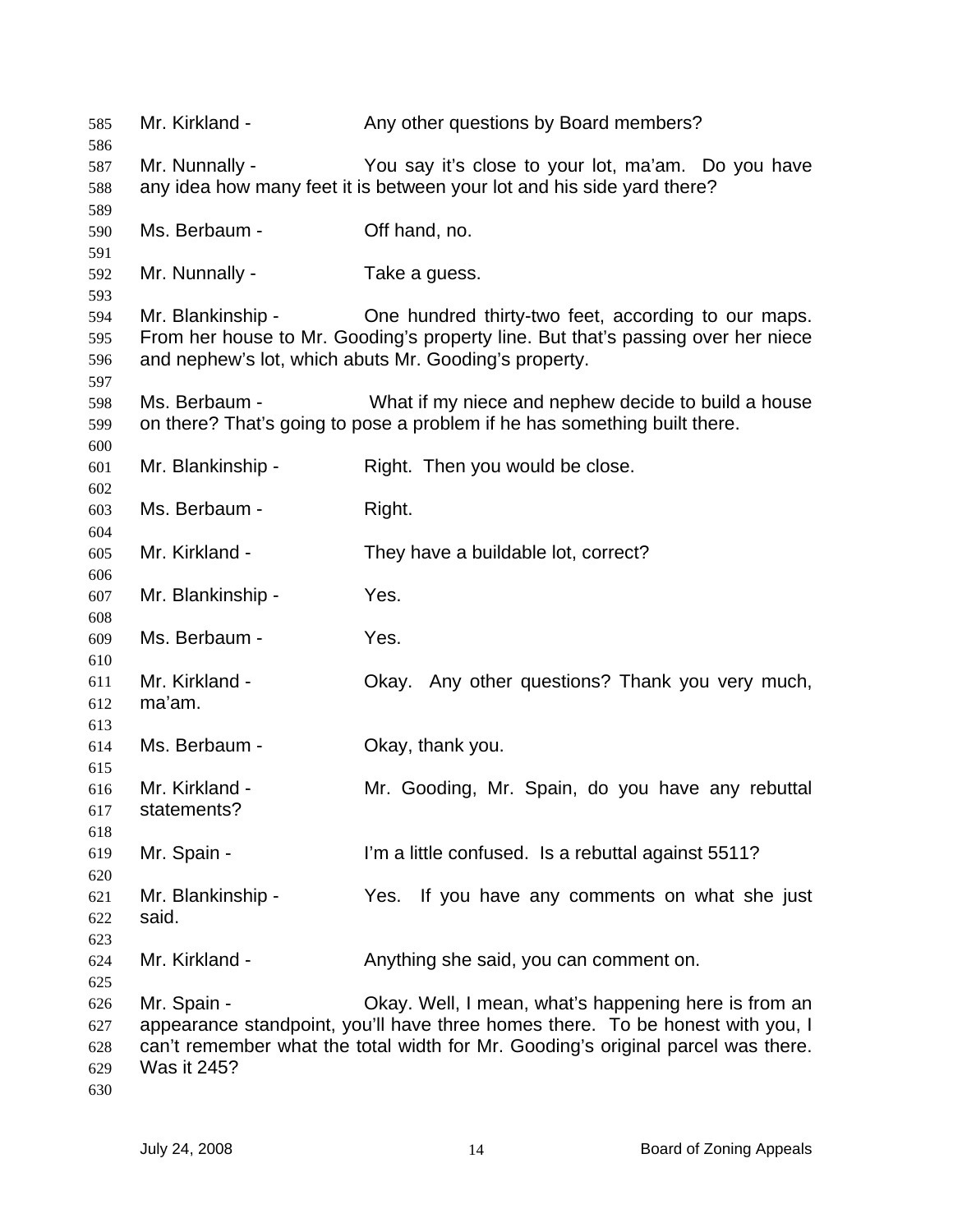631 Mr. Blankinship - Two forty-seven. 632 633 634 635 636 637 638 639 640 641 642 643 644 645 646 647 648 649 650 651 652 653 654 655 656 657 658 659 660 661 662 663 664 665 666 667 668 669 670 671 672 673 674 675 676 Mr. Spain - Two forty-seven. The only rebuttal I can make is if you stand in front of the homes, there is no distinct property line designation like you would see in a subdivision. It actually gives more of a rural appearance. Male: *Male:* **Example 2 [Off mike.] Can you show the photo with the house?** Mr. Kirkland - The Tellike to see that myself. Mr. Spain - The Solid Knowing where the house would be situated if it was proposed on 5511, that's the only way you would really know whether the 25-foot side yard would create an apparent situation, look like it was a narrow lot. There's an easement there, also, but nothing has been improved on the easement. That's basically the only rebuttal that I know to make. Maybe Dale would like to add something to it. Mr. Kirkland - I think what Ms. Berbaum was talking about—if I said her name correctly—is if a home was built on 5511 and it was of any size, as well as close to the sideline, it would probably overshadow the small home that would be there on that lot. Mr. Spain - A small home on which side, sir? Mr. Kirkland - The Your proposed home that you would be building on that site. The other, 5511, has a very large lot. Let's say you put a 2,500-, 3,000 square-foot home on that lot, it would overshadow the size of the home that you're putting on there. Plus, it would have large side yards on both sides. Your home would look like a tool shed next to a large home. Now, I don't know what they're going to build; that's future. I'm just saying I think that was part of her issue. If they shove their house all the way over to their property line within the limits, that would also cause a problem, especially if the County had to come in there and dig a sewer line or a water line or something, because I see there's an easement there. That would prevent you from having any structures whatsoever over that property. Any other questions? Anyone else wish to speak? That concludes the case. Mr. Nunnally - The Music over the deny it because I think it would be detrimental to the neighborhood. Ms. Dwyer - Second. Mr. Nunnally - They're on a 57-foot lot. That's just too small. Mr. Kirkland - The Motion made by Mr. Nunnally, seconded by Ms. Dwyer. Any discussion?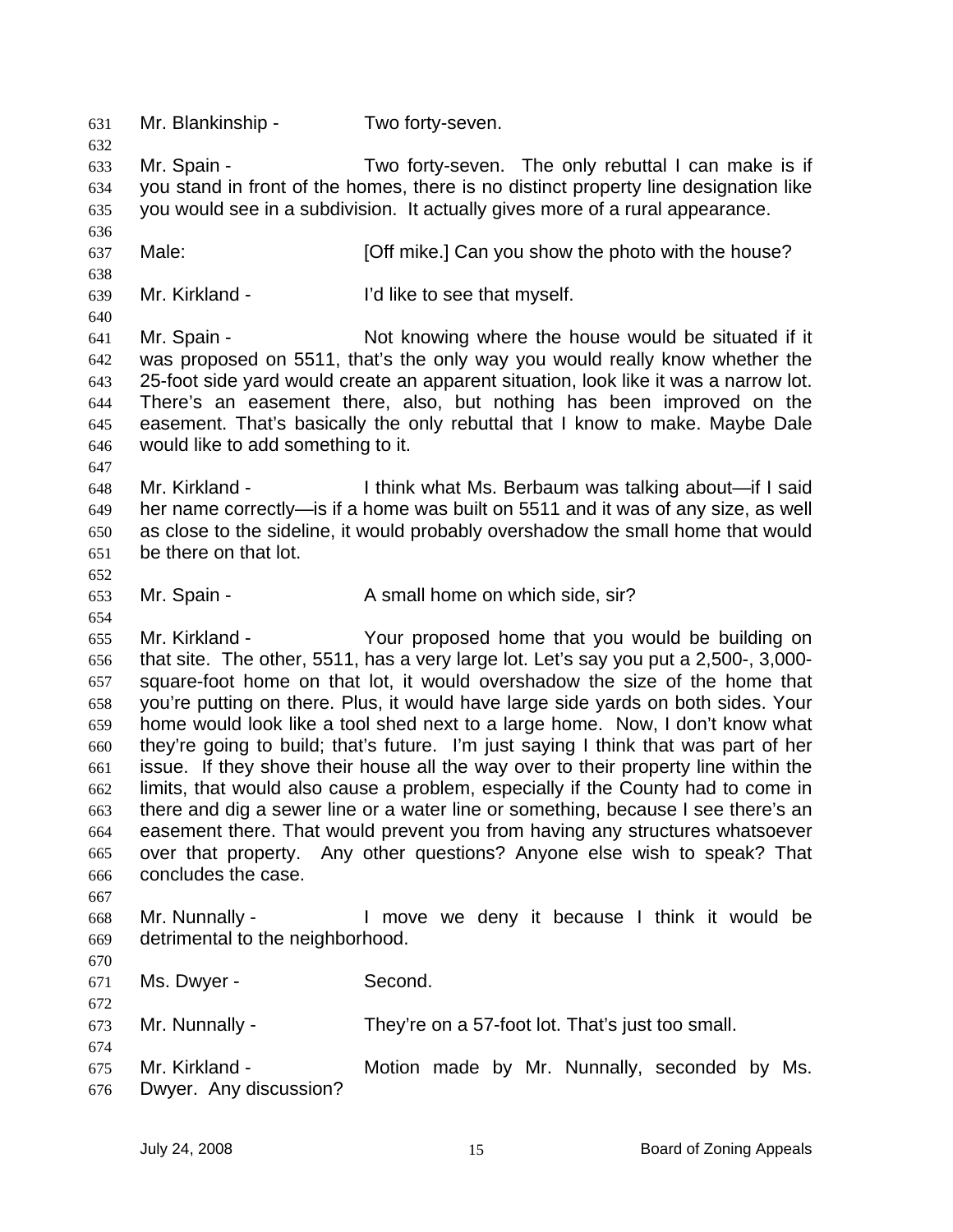677 678 679 680 681 682 683 684 685 686 687 688 689 690 691 692 693 694 695 696 697 698 699 700 701 702 703 704 705 706 707 708 709 710 711 712 713 714 715 716 717 718 719 720 721 Ms. Dwyer - Think you could argue it doesn't satisfy Cochran because they purchased two lots, and there are two houses on the two lots. So, each lot has a reasonable and beneficial use. Even if we go beyond Cochran and look at the reasons in our ordinance, I don't see that this case satisfies any— If there is a hardship, it was a hardship that was self-imposed, so I don't see that that qualifies. Also, if you look at the property as a whole, and not the property as they've divided it, then clearly they have a reasonable and beneficial use on I believe it's Lot 12. Also, they're asking for over a 25% reduction in lot width and road frontage, which is excessive. Ms. Harris - We can see that it would create a problem for the buildable lot that's adjacent to it in the future. Mr. Kirkland - Ckay. Motion's been made to deny. All those in favor say aye. All those opposed say no. The ayes have it; the case is denied. After an advertised public hearing and on a motion by Mr. Nunnally, seconded by Ms. Dwyer, the Board **denied** application **A-015-08, R. Dale Gooding's** request for a variance from Section 24-94 to build a one-family dwelling at 5507 Jefferson Street (E S Read) (Parcels 816-725-4606 and 4223 (part)), zoned R-2A, Onefamily Residence District (Varina). Affirmative: **Dwyer, Harris, Kirkland, Nunnally, Wright** 5 Negative: 0 Absent: 0 **A-016-08 CHAMPION PATIO ROOMS** requests a variance from Section 24-30.1(a) to build a screened porch at 943 Wynfield Terrace (Wynfield) (Parcel 815-723-7290), zoned R-5, General Residence District (Varina). The rear yard setback is not met. The applicant proposes 25 feet rear yard setback where the Code requires 35 feet rear yard setback. The applicant requests a variance of 10 feet rear yard setback. Mr. Kirkland - Anyone else with to speak on this case? All right, sir, if you'd raise your right hand and be sworn in. Mr. Blankinship - Do you swear the testimony you are about to give is the truth and nothing but the truth so help you God? Mr. Copple - I do. Mr. Kirkland - State your name for the record, sir.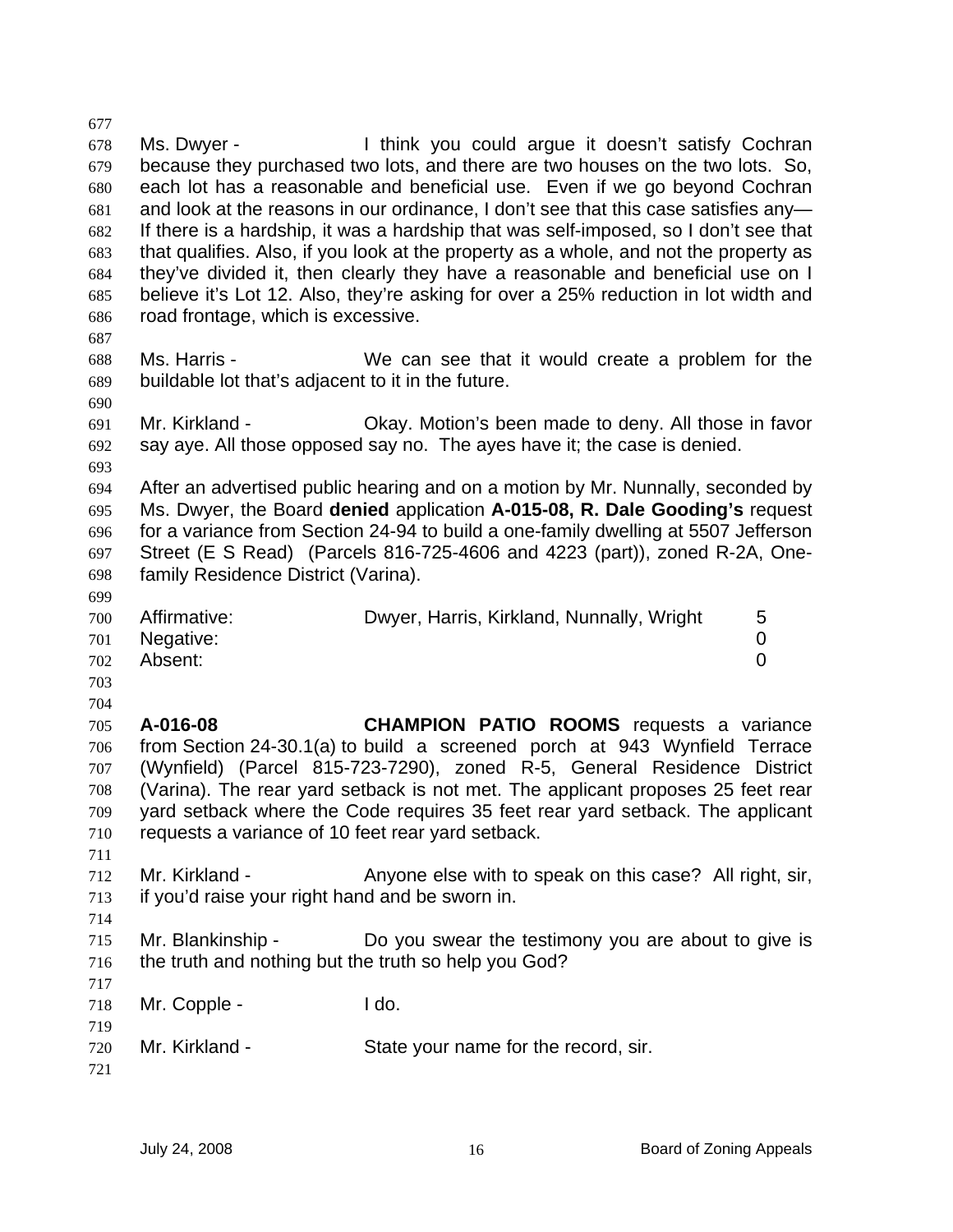Mr. Copple - It's Ryan Copple. I represent Champion Patio Rooms. 722 723 724 725 726 727 728 729 730 731 732 733 734 735 736 737 738 739 740 741 742 743 744 745 746 747 748 749 750 751 752 753 754 755 756 757 758 759 760 761 762 763 764 765 766 767 Mr. Kirkland - Chay, what are you requesting from the Board? Mr. Copple - We're requesting a zoning variance of approximately nine to ten feet for the building of a patio room structure. The current parcel layout is fairly shallow, and the property sits 38 feet from the rear setback currently. Under the current zoning restrictions, only a three-foot addition could ever be made without seeking a variance. Mr. Kirkland - The How much larger is this proposed screened room than the existing deck? Mr. Copple - Approximately five feet in projection. Mr. Kirkland - In depth? Mr. Copple - In depth, yes sir. I'm not 100% sure on the width, but I don't know that that comes into play here. Mr. Kirkland - No. Mr. Copple - The current deck is about ten feet. I think there's a photo of it, [unintelligible] table and chairs, it's pretty narrow and small. Mr. Kirkland - The reason we ask these questions is that this is all recorded in the record. Mr. Copple - Yes sir. Mr. Kirkland - We want to make sure everything gets put in. Ms. Dwyer - Sir, did you sign a statement explaining the Cochran case, and the standards, the legal standards under which variances can be granted? Mr. Copple - I did, and I was made aware by Mr. Gidley of the Cochran v Fairfax case. This is my first appeal, or my first attempt at this. I do appreciate you hearing this case. I'm from the Ohio region and have been through several of these. I do understand the *Cochran v. Fairfax*. I also understand the harmony and the intent of a zoning appeal. In this particular case, I feel that everything seems to meet a logical standard. Other homes in the area have been allowed, historically, to make additions, either by way of their lot size or by an appeal. I do feel that granting this appeal under these conditions would be harmonious with the intent of the Zoning Board.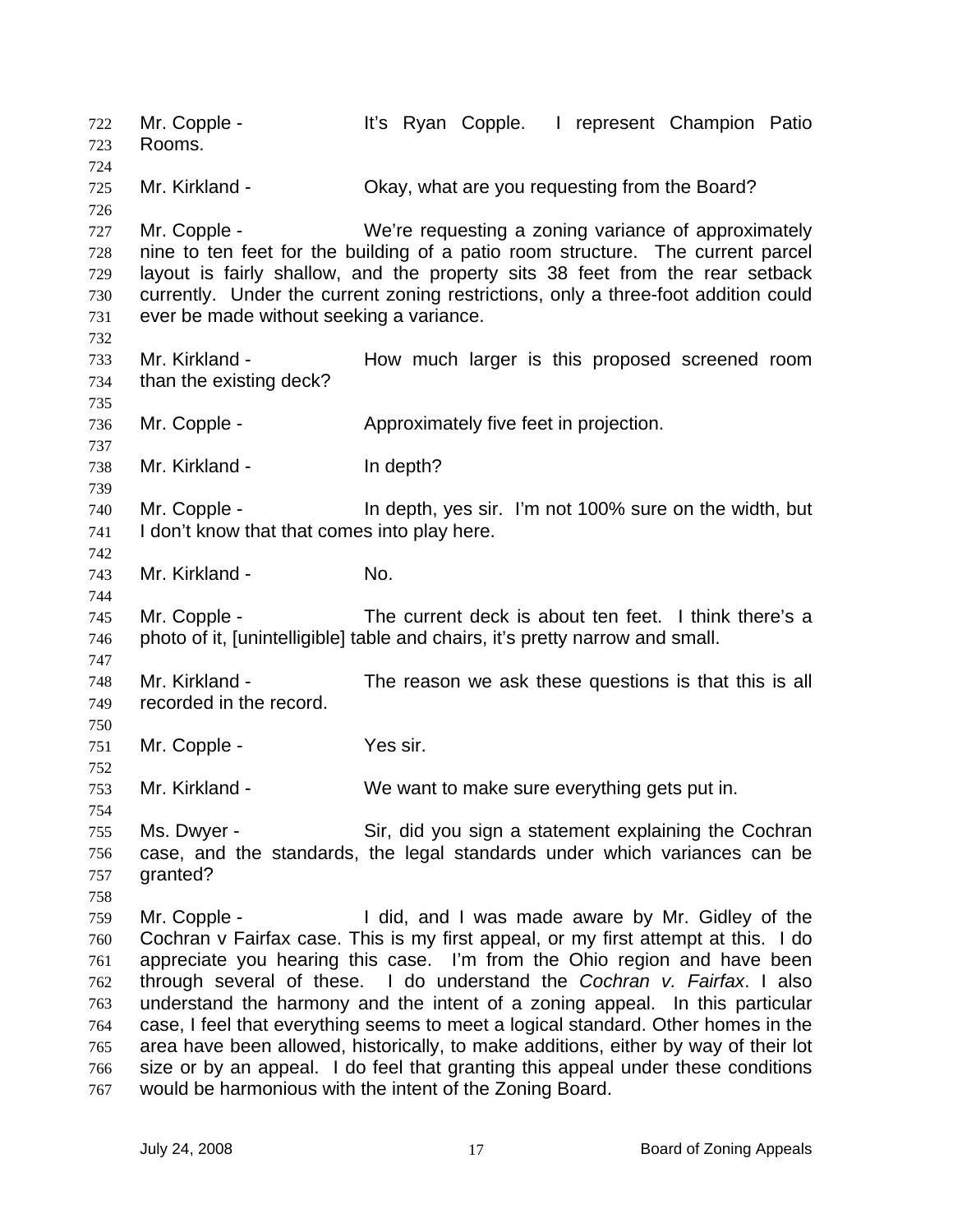769 770 771 772 773 774 775 776 777 778 779 780 781 782 783 784 785 786 787 Ms. Dwyer - The You may think that in your opinion, and I may even think that in my personal opinion, but the problem is that this Board is a creature of statute, and there are legal limits to our authority. Those limits are set by the ordinance itself, which says you can't build this because it encroaches into the setback requirement. Then there's the Cochran case, which says if a homeowner, in this case, has any reasonable, beneficial use of the property, then there is no authority on our part to grant a variance from that. The fact that they have a home that they're using constitutes reasonable, beneficial use of their property. So, we have no jurisdiction to impose our own personal judgment in this case. We may think it's a beautiful addition, or it would enhance the value of the house, but that's not our right, so to speak, to make those personal judgments if we don't have the legal authority. I also noticed in your statement you said it would be unfair not to allow this house to put an addition on when other properties that have larger lots had been allowed to put additions on. The difference is, is that those lots legally allow that addition because they are deeper or larger. You're not really on equal footing with a larger lot. I just wanted to respond to that so that you would understand why we will probably make the decision we will make.

788 789 790 791 792 793 794 795 796 797 798 799 Mr. Copple - Right. That is very true. I'm sure when a homeowner purchased this lot in 1994, if it indeed was these homeowners, they had no idea that somebody would come along and say, no, you can never add onto this property. Yet, your neighbors have. That's my main contention with this ruling. Again, this probably isn't the forum to have this heard; I agree with that. This homeowner, at the point of sale, will be handcuffed to whatever their home structure is worth, when others in the area have been able to make additions either historically or right ahead of the 2004 decision. I don't know if that was taken into play when this decision was made. I guess for today's purpose, if there's any way I could find out if there's any other next step that we can take to maybe have this issue tabled with somebody that could maybe look a little further or grant some kind of reasonable decision moving forward on these committees.

800

803

805

809

811

768

801 802 Mr. Wright - There's an answer, and we've been trying to get to it. It's with the legislature.

- 804 Mr. Copple - Chay.
- 806 807 808 Mr. Wright - In the Cochran case, the Supreme Court of Virginia based their decision on the premise that our statute, as now worded, makes this what they call a "constitutional issue."
- 810 Mr. Copple - Yes sir.
- 812 813 Mr. Wright - What the case went on to say is that the legislature could change the statute, or have another type of statute that would not base it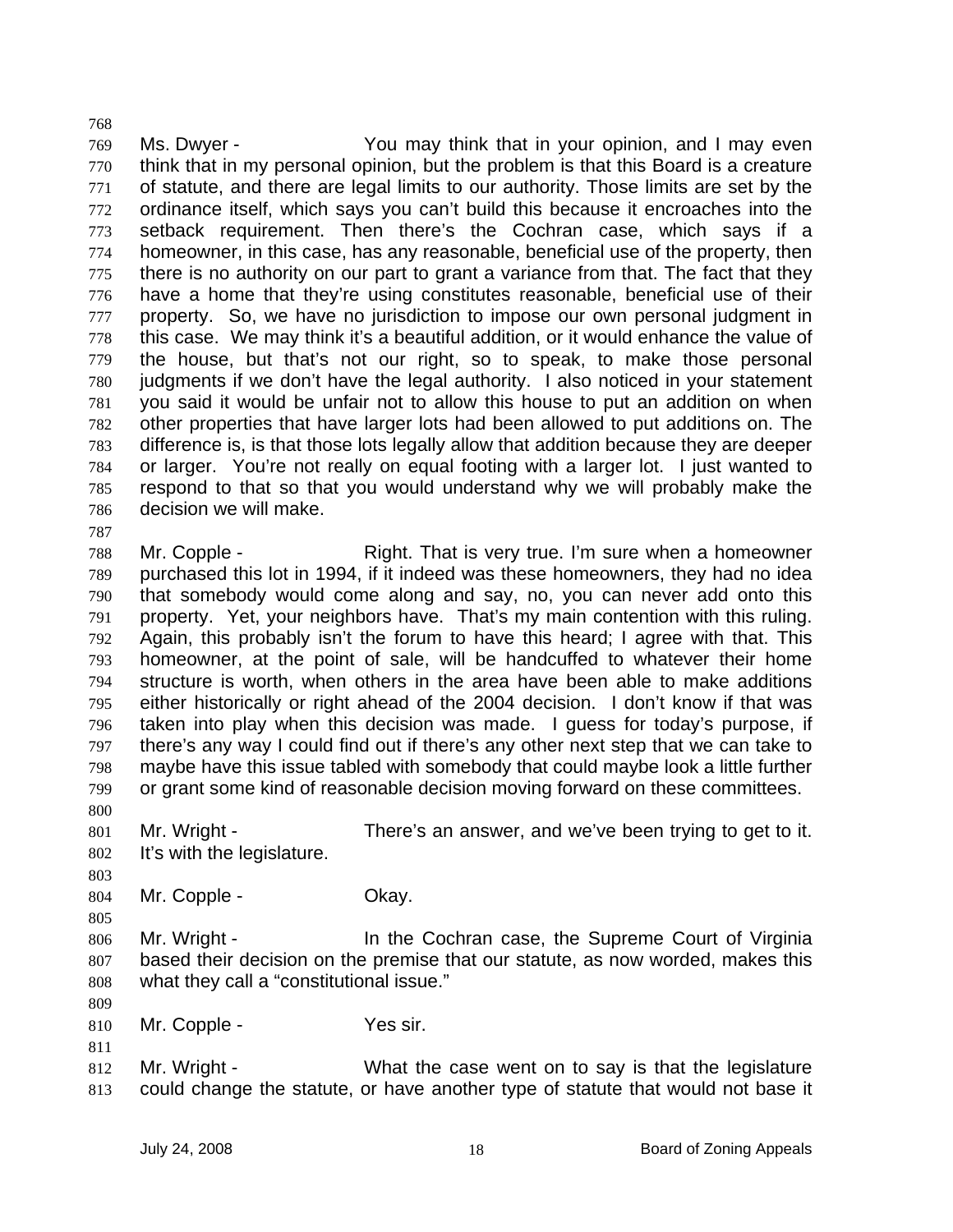upon a constitutional issue, which, in effect, would grant this Board some discretion to grant variances where the addition would not impact the other properties. Unfortunately, we don't have the authority now because the statute, as interpreted by the Supreme Court of Virginia, is that way. What we've been trying to say is if you would get in touch with your legislator or a member of the County Board of Supervisors to push the supervisors to work with the legislators to do that, then we would be able to do something like this. 814 815 816 817 818 819 820 821 822 823 824 825 826 827 828 829 830 831 832 833 834 835 836 837 838 839 840 841 842 843 844 845 846 847 848 849 850 851 852 853 854 855 856 857 858 Mr. Copple - Chay. Mr. Wright - That was done in another situation where we were having difficulty. Someone wanted to put a swimming pool in the side yard, which was not permitted, on the same basis. They've amended that statute, or the County has amended the ordinance to make it now a use permit, rather than come in for a variance. That gives us some discretion. Mr. Copple - Okay. If I could restate what you said, seeking some sort of an amendment or— Mr. Wright - A change in the statute, yes. That would grant Boards of Zoning Appeals some discretion in these matters, which now the Court has taken away because of the way they interpreted that statute, which could be changed. Mr. Copple - Forgive me, this is the only format I've heard this. I've never heard it in another state. That's why I wanted to come here today, just to get some more information for our company and ourselves. We'd love to help our homeowners as much as possible. Obviously, if that means— Mr. Wright - The State of the could be accomplished in a matter of a year, when the legislature meets again, if it's approached in the proper manner. Mr. Copple - That's something we'll definitely weigh in on then. Mr. Wright - Yes. Mr. Copple - Thank you for that information. Ms. Harris - Mr. Copple? Mr. Copple - Yes ma'am. Ms. Harris - Thad you considered building the screen porch in the side yard? I know there's a 12-foot limitation there.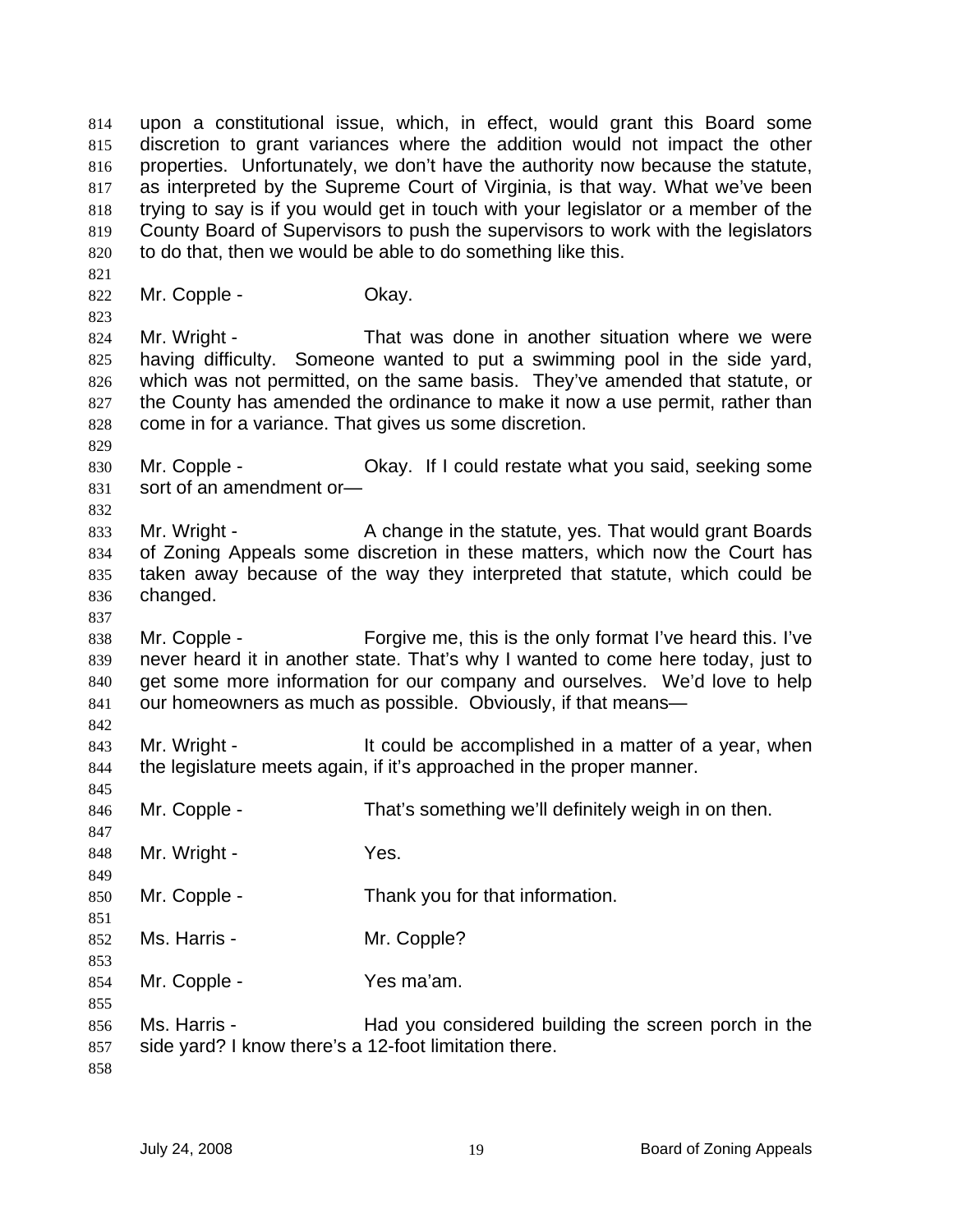Mr. Copple - We had not. We have not approached the consumer with that. I did see that in staff's report. That's a very valid point. Again, this is my personal opinion; it does not mean we will not move forward with that. Having a screened porch without any privacy does limit the use of that. This is not a glass room or anything along those lines. At least this homeowner doesn't wish to purchase that. That side access does have street access, so people would be driving back and forth. Having it in their backyard would allow them a little bit of privacy to enjoy that room. But that is something we'll definitely approach with them. 859 860 861 862 863 864 865 866 867 868 869 870 871 872 873 874 875 876 877 878 879 880 881 882 883 884 885 886 887 888 889 890 891 892 893 894 895 896 897 898 899 900 901 902 903 Mr. Wright - What is your connection here? Are you representing the owner of the property or what? Mr. Copple - The Yes sir. I'm involved with Champion Patio Rooms. The homeowner contacted us to build this structure. Mr. Wright - Ch, I see. Mr. Copple - And on behalf of them asked us to speak. Mr. Wright - So, you're acting as a representative of the homeowner. Mr. Copple - Yes sir. Mr. Wright - The You would build the structure. Mr. Copple - Yes sir. Mr. Wright - The Manuscript of the U.S. of the Mr. Wright - The Millet of the U.S. of the U.S. of the U.S. of the U.S. of the U.S. of the U.S. of the U.S. of the U.S. of the U.S. of the U.S. of the U.S. of the U.S. of the Mr. Copple - Yes sir. Mr. Kirkland - Any other questions? Anyone else wish to speak? That concludes the case. Mr. Copple - Thank you again. Mr. Nunnally - I move we deny it because of the Cochran case. Mr. Wright - The Recond it. Mr. Kirkland - **Motion by Mr. Nunnally, seconded by Mr. Wright that** we deny. Any discussion?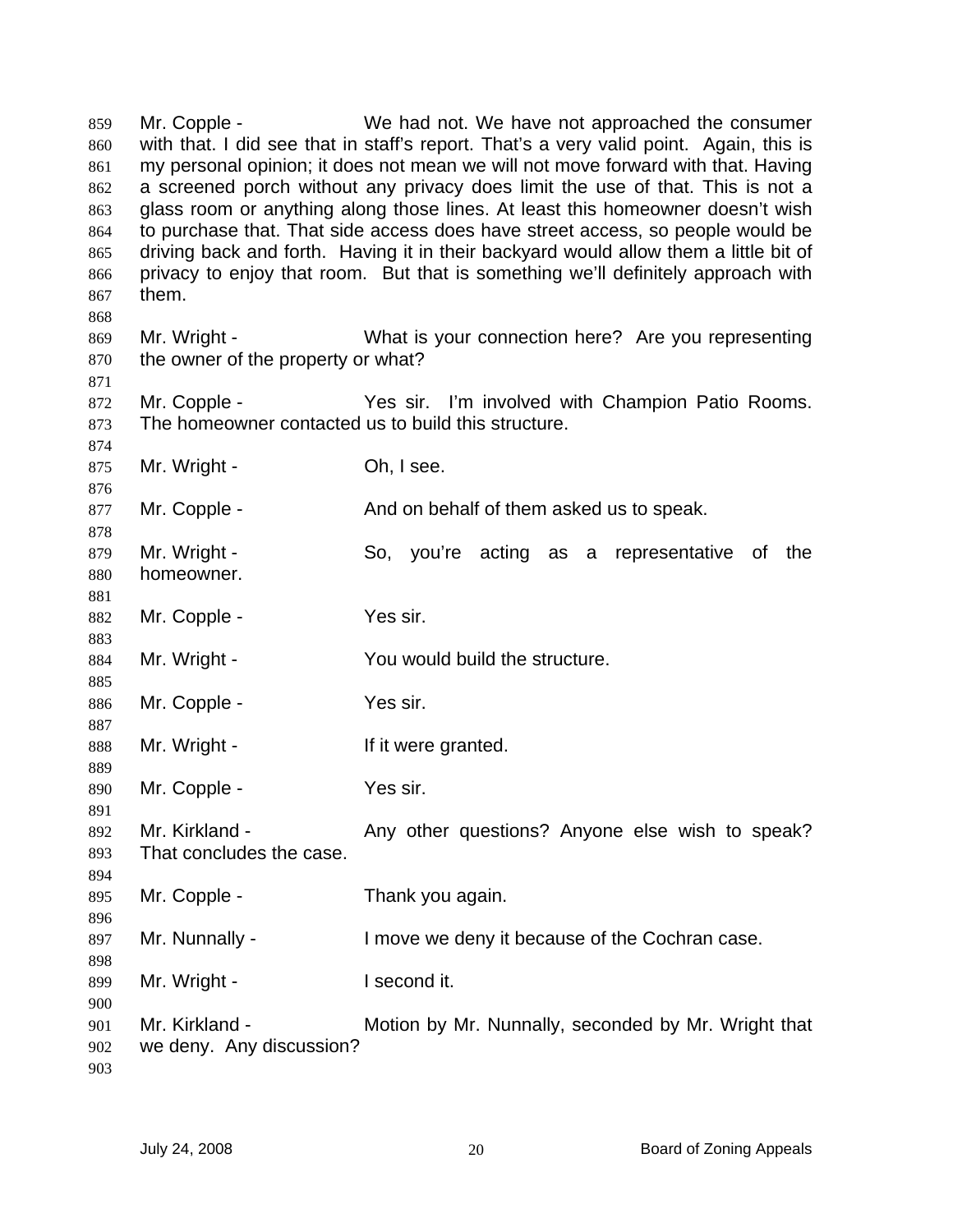Ms. Dwyer - It doesn't satisfy Cochran because they obviously have a reasonable and beneficial use of the property in their existing home. 904 905 906 907 908 909 910 911 912 913 914 915 916 917 918 919 920 921 922 923 924 925 926 927 928 929 930 931 932 933 934 935 936 937 938 939 940 941 942 943 944 945 946 947 948 949 Mr. Kirkland - Okay. All those in favor say aye. All those opposed say no. The ayes have it; the case is denied. After an advertised public hearing and on a motion by Mr. Nunnally, seconded by Mr. Wright, the Board **denied** application **A-016-08, Champion Patio Rooms'** request for a variance from Section 24-30.1(a) to build a screened porch at 943 Wynfield Terrace (Wynfield) (Parcel 815-723-7290), zoned R-5, General Residence District (Varina). Affirmative: **Dwyer, Harris, Kirkland, Nunnally, Wright** 5 Negative: 0 Absent: 0 **UP-014-08 ARNOLD AND LANA EBERLY** request a conditional use permit pursuant to Section 24-95(i)(4) to allow an accessory building in the side yard at 1351 River Bend Road (Parcel 803-681-3529), zoned A-1, Agricultural District (Varina). Mr. Kirkland - Anyone else wish to speak? Please raise your right hand and be sworn in. Mr. Blankinship - Do you swear the testimony you're about to give is the truth and nothing but the truth so help you God? Mr. Eberly - The Yes. Mr. Kirkland - Would you state your name for the record, please? Mr. Eberly - **My name is Arnold Eberly.** Mr. Kirkland - Are you going to speak, ma'am? Mr. Blankinship - She's going to try not to. Mr. Kirkland - The How about stating your name, too. Ms. Lana Eberly - Lana Eberly. Mr. Kirkland - Chay. What do you request of the Board? Mr. Eberly - We are requesting a conditional use permit in order to allow an existing structure in the side yard of our parcel.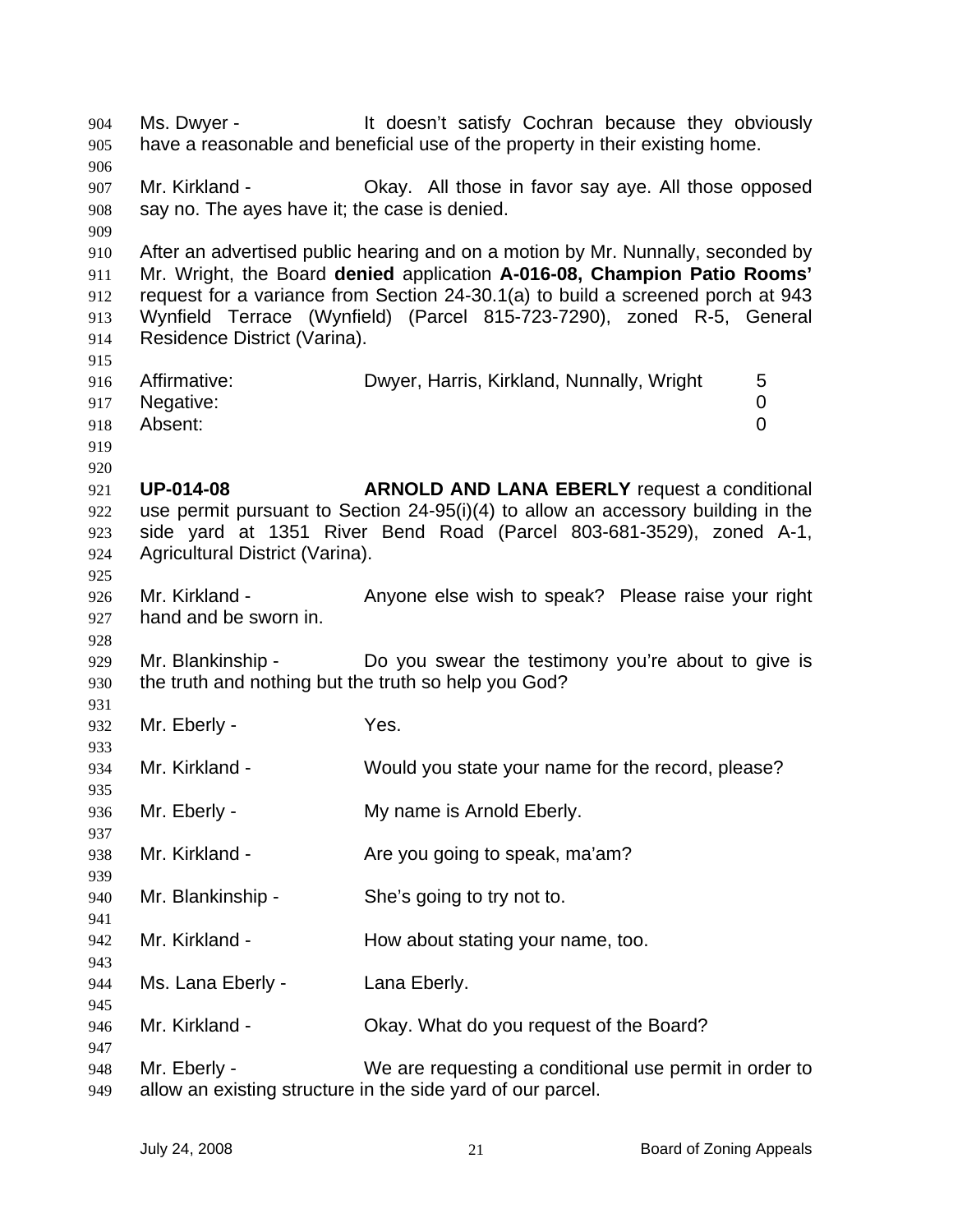Mr. Kirkland - What was the existing structure prior? I see you have built a new home on the lot? Mr. Eberly - Yes sir. Mr. Kirkland - What was the existing structure? Mr. Eberly - The Music School and Music School and Music School and Music School and Music School and Music School and Music School and Music School and Music School and Music School and Music School and Music School and M Mr. Kirkland - It was a home? Mr. Eberly - **Part of it was a home; part of it was a garage. Well is.** Mr. Blankinship - Go ahead and tell the story. Mr. Kirkland - Yes. Tell the whole story. Let's hear the story. Mr. Eberly - Okay. We submitted all our building permit application information. It was an agreement to tear down the old house upon completion of the new house. We lived in it about a year while we were building the new house, and the new house is now complete. We'd like to keep the old house and use it for storage. Not as a dwelling, just as storage. She has horses. I like to hunt and fish, and we have dogs. We'd just like to have it to keep all our stuff. We didn't build a garage or anything on the new house, so we don't have anywhere to store any of our stuff. Mr. Kirkland - Have you removed the kitchen out of the old dwelling? Mr. Eberly - The Not yet. I proposed doing that. I'm just kind of waiting to hear if it's worth my effort to do that at this point. Ms. Dwyer - The Are you going to make any changes to the old house, or leave it essentially as it is? Mr. Eberly - Basically as it is. I want to in the future—there is a bedroom on a slab on one end that used to be a garage—turn that back into a garage and put a rollup door on it. Mr. Kirkland - The footprint will stay the same, correct? Mr. Eberly - Pretty much, yes. Yes. Mr. Kirkland - You've read the conditions of this case, especially #2?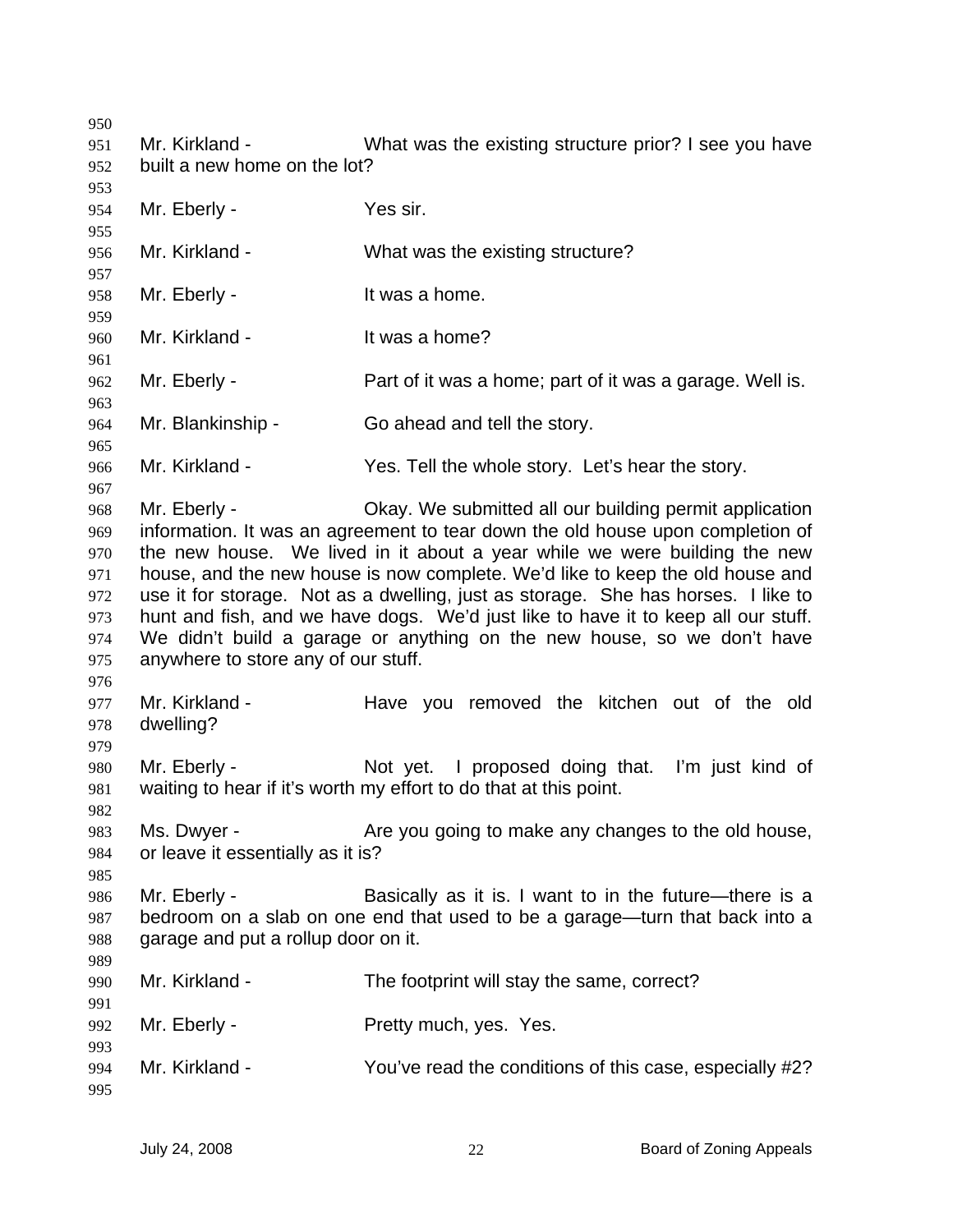| 996<br>997           | Mr. Eberly -                                                         | Yes sir.                                                                                      |
|----------------------|----------------------------------------------------------------------|-----------------------------------------------------------------------------------------------|
| 998                  | Mr. Nunnally -                                                       | And you know that the cooking facility has to come                                            |
| 999                  | out of there.                                                        |                                                                                               |
| 1000                 |                                                                      |                                                                                               |
| 1001                 | Mr. Eberly -                                                         | Yes sir. Does that include cabinetry-                                                         |
| 1002                 |                                                                      |                                                                                               |
| 1003                 | Mr. Blankinship -                                                    | No.                                                                                           |
| 1004<br>1005         | Mr. Eberly -                                                         | -or is that just-Okay. Just cooking.                                                          |
| 1006<br>1007<br>1008 | Mr. Kirkland -                                                       | The stove and-                                                                                |
| 1009<br>1010<br>1011 | Mr. Eberly -<br>all of that out.                                     | There's an oven, a stove, and a sink in there. I'll take                                      |
| 1012                 | Ms. Dwyer -                                                          | You could talk to staff about that. Essentially, they                                         |
| 1013                 | don't want a useable kitchen.                                        |                                                                                               |
| 1014                 |                                                                      |                                                                                               |
| 1015                 | Mr. Eberly -                                                         | Right.                                                                                        |
| 1016                 |                                                                      |                                                                                               |
| 1017                 | Ms. Dwyer -                                                          | Otherwise, you'd have two houses on one lot.                                                  |
| 1018                 |                                                                      |                                                                                               |
| 1019                 | Mr. Eberly -                                                         | Right. We agree to that.                                                                      |
| 1020                 |                                                                      |                                                                                               |
| 1021<br>1022         | Mr. O'Kelly -                                                        | Mr. Eberly, how large is your lot?                                                            |
| 1023                 | Mr. Eberly -                                                         | I believe it's 8.984 acres. It's almost nine acres.                                           |
| 1024                 |                                                                      |                                                                                               |
| 1025                 | Ms. Harris -                                                         | Did you ever go back to the Building Permit                                                   |
| 1026                 |                                                                      | Department and tell them about your modifications for this structure? Have you                |
| 1027                 |                                                                      | gone back to them? They told you you had to take it down, to tear it down after               |
| 1028                 | you built the other house.                                           |                                                                                               |
| 1029                 |                                                                      |                                                                                               |
| 1030                 | Mr. Eberly -                                                         | Correct.                                                                                      |
| 1031                 |                                                                      |                                                                                               |
| 1032                 | Ms. Harris -                                                         | Did you go back to them and propose what you're                                               |
| 1033                 | telling us about?                                                    |                                                                                               |
| 1034                 |                                                                      |                                                                                               |
| 1035                 | Mr. Eberly -                                                         | Yes, I submitted a letter to Mr. O'Kelly on June the                                          |
| 1036                 |                                                                      | 10 <sup>th</sup> , explaining what we'd like to do to the existing structure. In the Planning |
| 1037                 | Department. I didn't go back to Building.                            |                                                                                               |
| 1038                 |                                                                      |                                                                                               |
| 1039                 | Ms. Harris -<br>ever reversed the conditions of the Building Permit? | I don't remember a case coming up like this. Have we                                          |
| 1040<br>1041         |                                                                      |                                                                                               |
|                      |                                                                      |                                                                                               |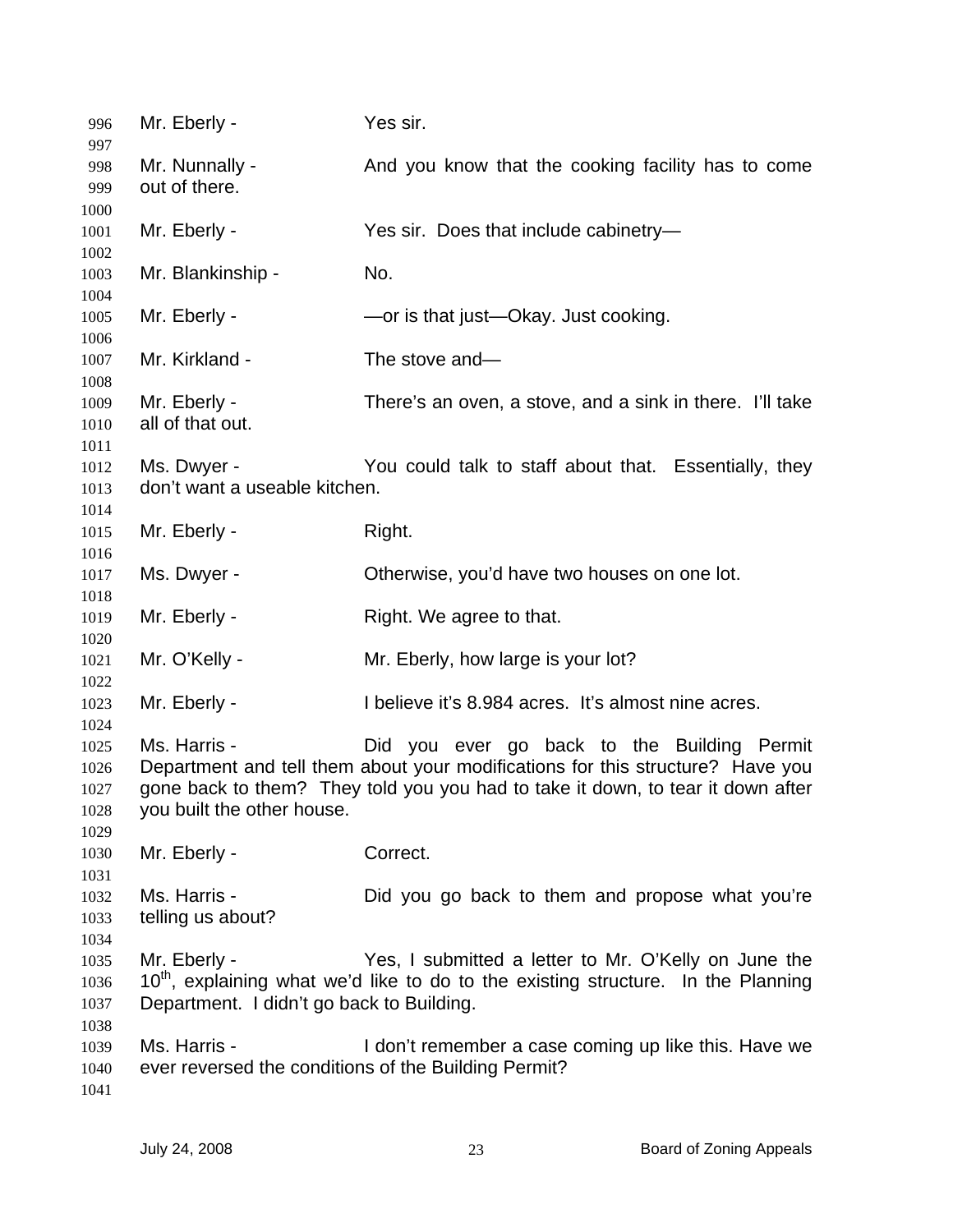Mr. Blankinship - The can't remember one quite like this. The reason we put the condition on there is because, as Ms. Dwyer said, you can't have two houses on the lot. They wanted to live in the one while they were building the other. That's why we conditioned the Building Permit the way we did, to make sure they didn't end up with two houses on the lot. As long as that's clearly understood by everybody that this is going to be a storage building and not a separate dwelling, there is no reason why it wouldn't be— Ms. Harris - The Approved. Ms. Dwyer - Essentially, the older house is in the middle of a nineacre lot, in the woods, 250 feet from the road. Mr. Eberly - **Approximately.** I believe that's correct. Ms. Dwyer - It doesn't appear that it would be visible from any other lot. Mr. Eberly - The Muslim Hotel History visible. Mr. Blankinship - It's barely visible on your lot. Mr. Eberly - Yes. You can stand in front of the new house, and you can barely see the existing. Ms Lana Eberly - Cur house is down a private drive. Mr. Eberly - River Bend Road is private. Ms. Lana Eberly - It's 1.3 miles off the main road. Ms. Dwyer - **Off Osborne?** Mr. Eberly - Yes. Ms. Harris - Have you moved into your new home yet? Who lives here? Mr. Eberly - No one lives in that house. Ms. Lana Eberly - Our dogs. Mr. Eberly - The Yes, our dogs stay in there during the day while we're at work. Ms. Harris - The I just noticed the chairs outside and I was wondering.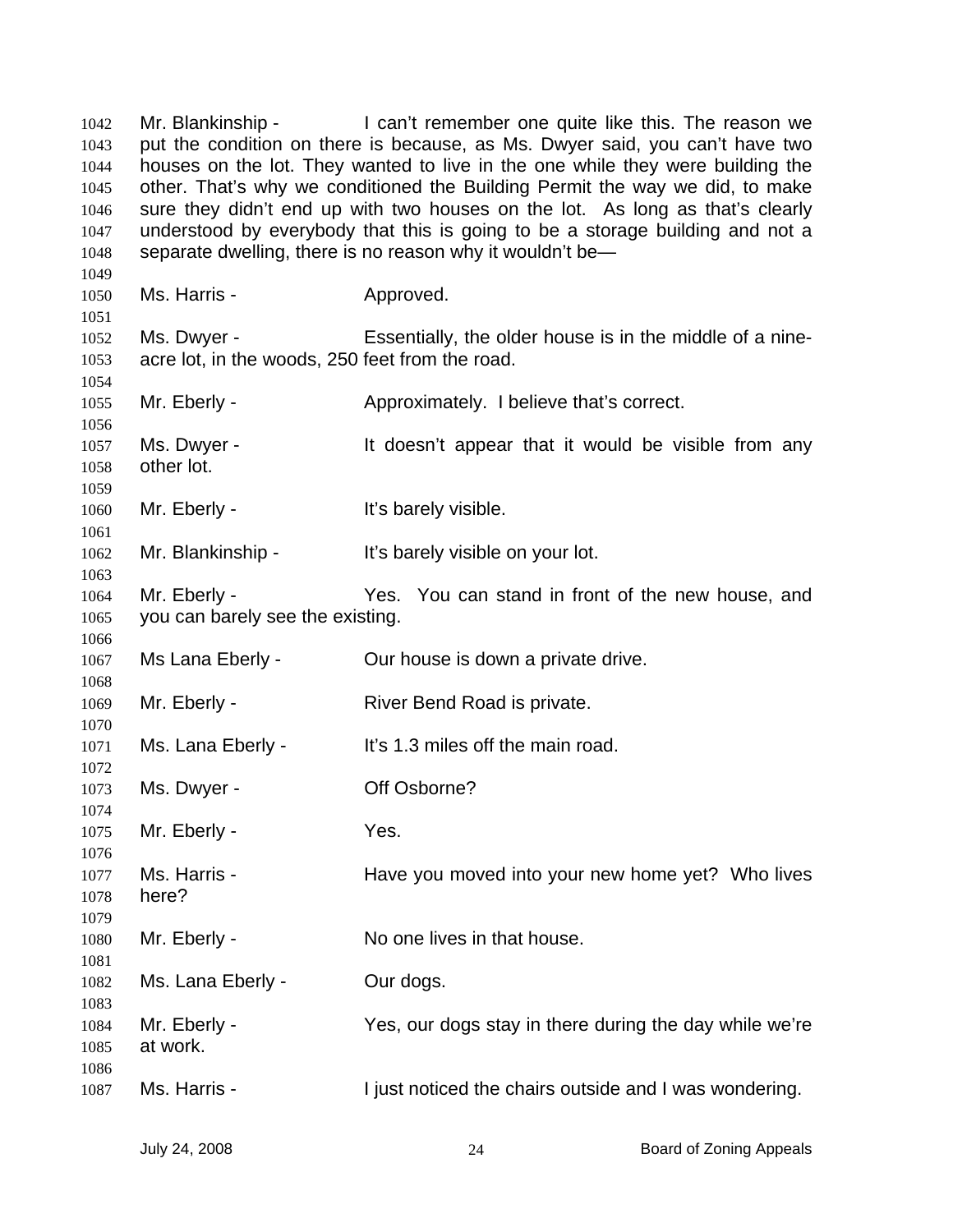1088 1089 1090 1091 1092 1093 1094 1095 1096 1097 1098 1099 1100 1101 1102 1103 1104 1105 1106 1107 1108 1109 1110 1111 1112 1113 1114 1115 1116 1117 1118 1119 1120 1121 1122 1123 1124 1125 1126 1127 1128 1129 1130 1131 Ms. Lana Eberly - We just haven't moved those over yet. We've only been in the new house for three to four weeks. Mr. Blankinship - These photos were taken about three weeks ago. Show both houses again, please, Paul. See, you can just barely see the old house from the front of the new house, and it's only 75 feet away. Ms. Lana Eberly - It has a lot of old trees. The house was built in 1942, so there are old plantings all around it. Mr. Eberly - Dogwood trees and stuff. We'd rather not tear it apart. Mr. Kirkland - The Any other questions by Board members? Anyone else wish to speak? Are you in favor, ma'am? Ms. Elaine Eberly - Good morning. I am. My name is Elaine Eberly, and I'm their aunt. The only thing I think that hasn't been mentioned is if they were to build a new garage and storage shed, it would be in an area where it would be much more visible. As you saw from the plans, it's really unobtrusive right now. They would have to knock down trees to build a new construction. It's so well hidden. Thank you. Mr. Kirkland - Thank you. All right, if no one else wishes to speak, that concludes the case. Mr. Eberly - Thank you. Ms. Lana Eberly - Thank you. Mr. Nunnally - The limove we approve it. Mr. Wright - Second. Mr. Kirkland - The Motion made by Mr. Nunnally, seconded by Mr. Wright. Any discussion? Ms. Dwyer - Yes. I think this case satisfies the terms of a conditional use permit in the statute. It doesn't impair the character of the zoning area. It doesn't increase congestion. It doesn't impair the character of the district, or the value of surrounding properties. It's an existing house that is barely visible from a house on the same property. So, it will have no detrimental impact, it appears, whatsoever to any of the surrounding properties.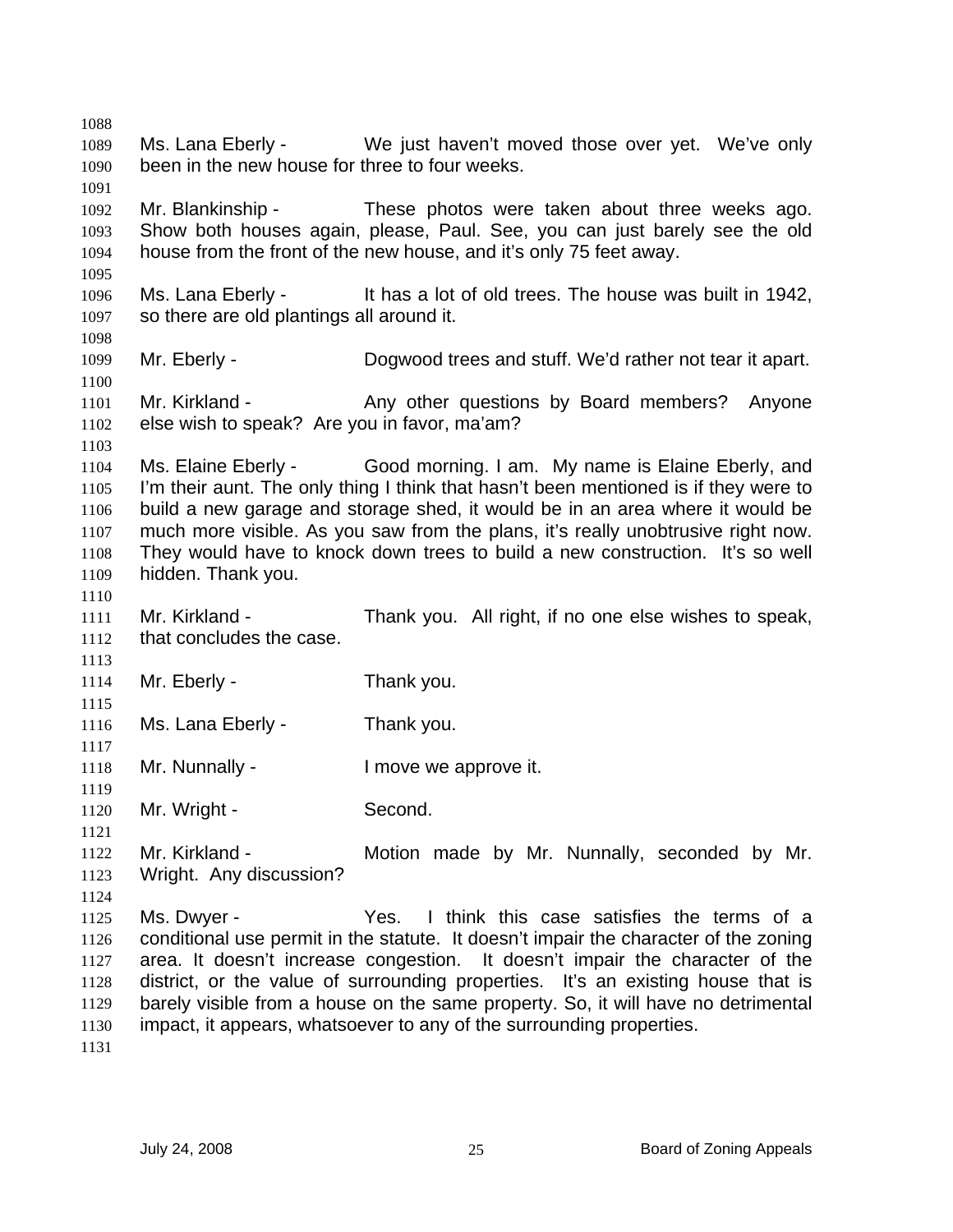Mr. Kirkland - All right. Motion has been made and seconded. All in favor say aye. All opposed say no. The ayes have it; the case has been approved. 1132 1133 1134 1135 1136 1137 1138 1139 1140 1141 1142 1143 1144 1145 1146 1147 1148 1149 1150 1151 1152 1153 1154 1155 1156 1157 1158 1159 1160 1161 1162 1163 1164 1165 1166 1167 1168 1169 1170 1171 1172 1173 1174 1175 1176 1177 After an advertised public hearing and on a motion by Mr. Nunnally, seconded by Mr. Wright, the Board **approved** application **UP-014-08, Arnold and Lana Eberly's** request for a conditional use permit pursuant to Section 24-95(i)(4) to allow an accessory building in the side yard at 1351 River Bend Road (Parcel 803-681-3529), zoned A-1, Agricultural District (Varina). The Board approved this conditional use permit subject to the following conditions: 1. This conditional use permit applies only to the existing house, which will remain in the side yard of the new dwelling. All other applicable regulations of the County Code shall remain in force. 2. The old house shall be disconnected from the well, and all cooking facilities shall be permanently removed. The old house shall not be occupied for any purpose other than storage. Affirmative: **Dwyer, Harris, Kirkland, Nunnally, Wright** 5 Negative: 0 Absent: 0 Mr. Kirkland - On our agenda, we have the dates for next year's meetings. Mr. Blankinship - They are the fourth Thursday for every month except November, which we move because of Thanksgiving, and December, which we move for Christmas. They are the third. As usual, the following deadlines of five weeks prior to the meeting date, with the exception of the first one, which because of the holidays is six weeks to give us that extra week. Mr. Wright - The Muslim Cove we approve the Board of Zoning Appeals' 2009 meeting schedule as proposed. Ms. Harris - Second the motion. Mr. Kirkland - Motion made by Mr. Wright, seconded by Ms. Harris. All those in favor say aye. All those opposed say no. The ayes have it; the motion is approved. On a motion by Mr. Wright, seconded by Ms. Harris, the Board **approved** the **Board of Zoning Appeals' 2009 Meeting Schedule.**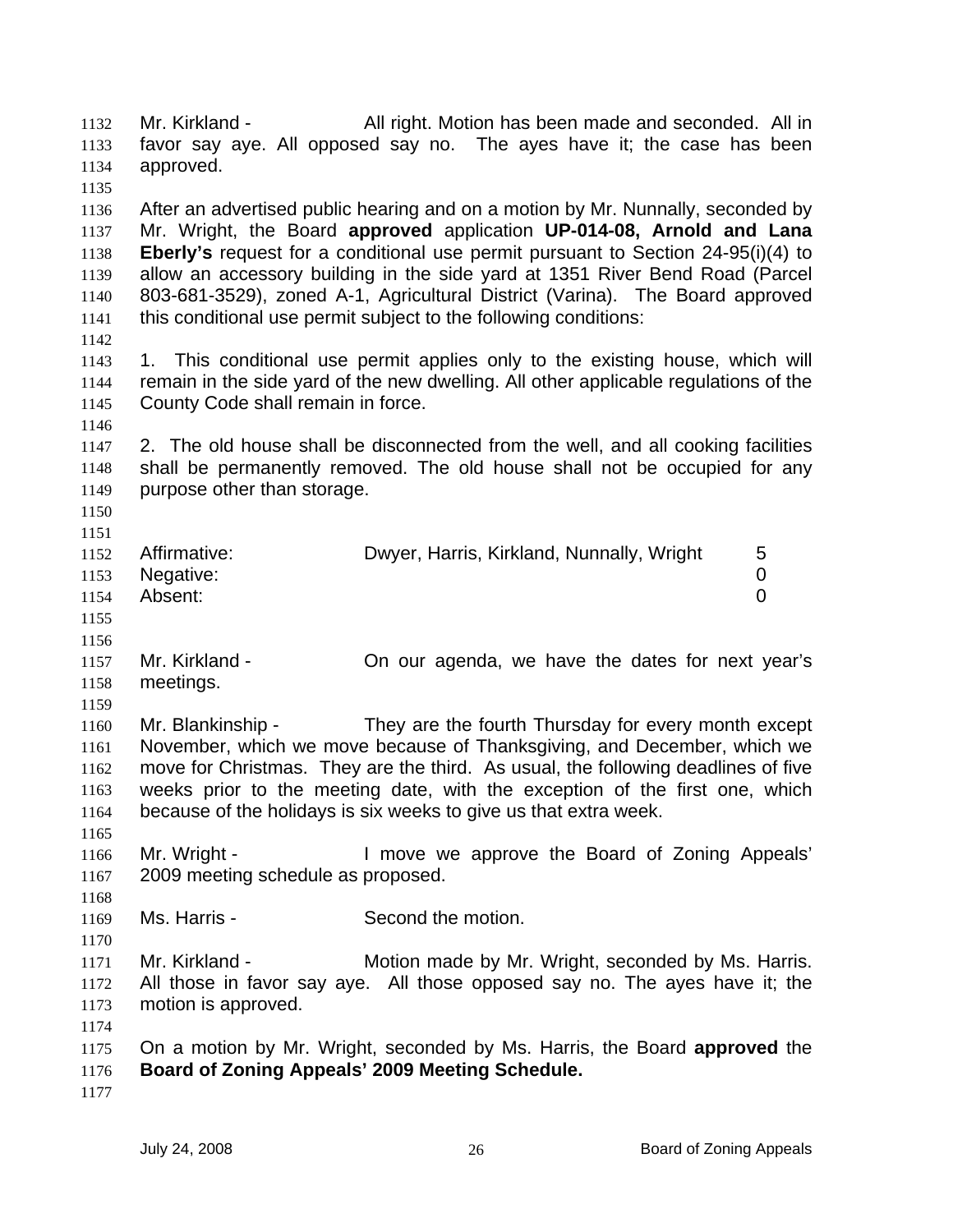Affirmative: Dwyer, Harris, Kirkland, Nunnally, Wright 5 Negative: 0 Absent: 0 Mr. Kirkland - The Minutes for our June 26, 2008 meeting. Any changes? Mr. Wright - Thave a question on page 8. Let me see what it is. Page 8, line 353. Oh, okay. When it said an 800-foot easement, it kind of blew my mind, but I think they were looking at the length and not the width. After I studied it a little bit, I think that's okay. Mr. Kirkland - Any other? Mr. Wright - I move we approve the minutes. Mr. Kirkland - All right. Motion made by Mr. Wright, seconded by whom? Ms. Harris - **I** second. Mr. Kirkland - Seconded by Ms. Harris. All those in favor say aye. All those opposed say no. The ayes have it; the motion passes. On a motion by Mr. Wright, seconded by Ms. Harris, the Board **approved** the **Minutes of the June 26, 2008** Henrico County Board of Zoning Appeals meeting. Affirmative: Dwyer, Harris, Kirkland, Nunnally, Wright 5 Negative: 0 Absent: 0 Mr. Blankinship - Mr. Kirkland, in your honor, we're going to have some refreshment. Mr. Kirkland - **Okay.** Mr. Wright - Don't we have to elect—Is that next time? Mr. Kirkland - Next month will be the elections. Ms. Dwyer will be helping out on those. If there is no other business to come before this Board— Mr. Wright - The Music Contract Henry Henry Mr. Wright - The Industry Henry Henry Henry Henry Henry Henry Henry H